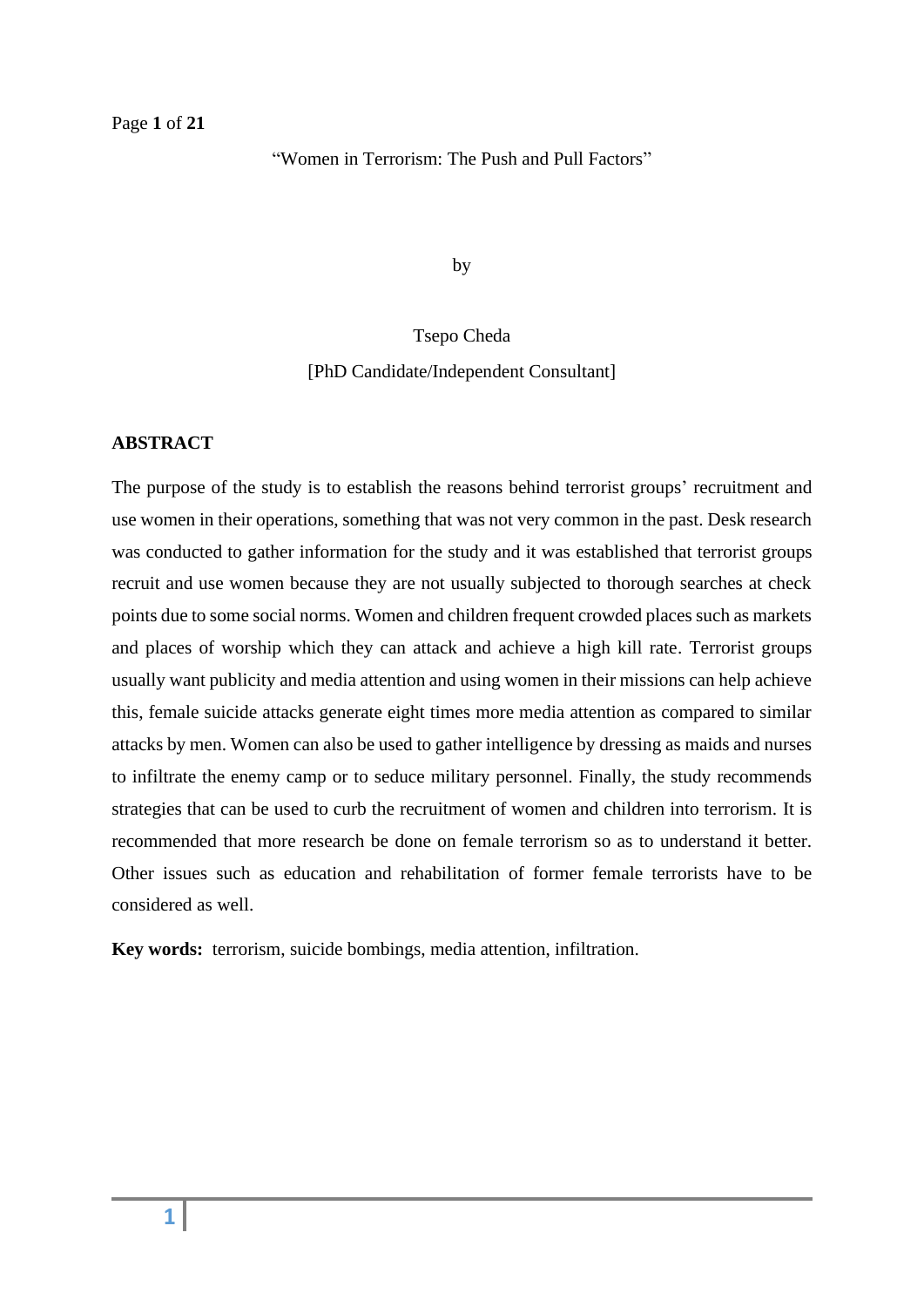#### **INTRODUCTION**

According to Carr (2003), Laqueur (2011) and Zalman (2008), terrorism dates back to the biblical times when the Romans were both perpetrators and victims of such activities. It was during these times that other Jewish groups such as the Zealots of Judea and the Sicarri used terror tactics against those they considered enemies, mainly the Romans and Greeks (Merriam-Webster, 1984). Zalman (2008) goes on to describe terrorism as being as old as humanity's willingness to engage in violence for political reasons. Terrorism continued into the modern times especially during the great war of 1618-48 and the Napoleonic Wars of 1799-1815. During the 21st century groups such as Al Qaeda in Afghanistan, Hezbollah in Lebanon, Boko Haram in Nigeria, Anti Balaka in Central African Republic and Lord Resistance Army in Uganda began using their religious beliefs to engage in acts of terrorism (Bob Christian, The Seattle Times, 1 April 1996).

Of late terrorist organisations have recruited and used women in their operations something that was not very common sometime back. Terrorist groups have identified advantages of recruiting women into their ranks chief among them being their ability to access the target without much scrutiny and desire to get media attention. It is recommended that the security sector be capacitated to deal with the female terrorists by having more female officers to conduct body searches. Research should also be conducted on the level of female involvement in recruiting other women. It should also be determined if women join terrorism voluntarily and address the reasons behind this. The research seeks to find out the reason why women join terrorist groups and their role in these groups. The researcher found it necessary to do a desk research on female terrorism because no significant research has been done to date and there is also limited information regarding what motivates their involvement (Bloom 2011). This lack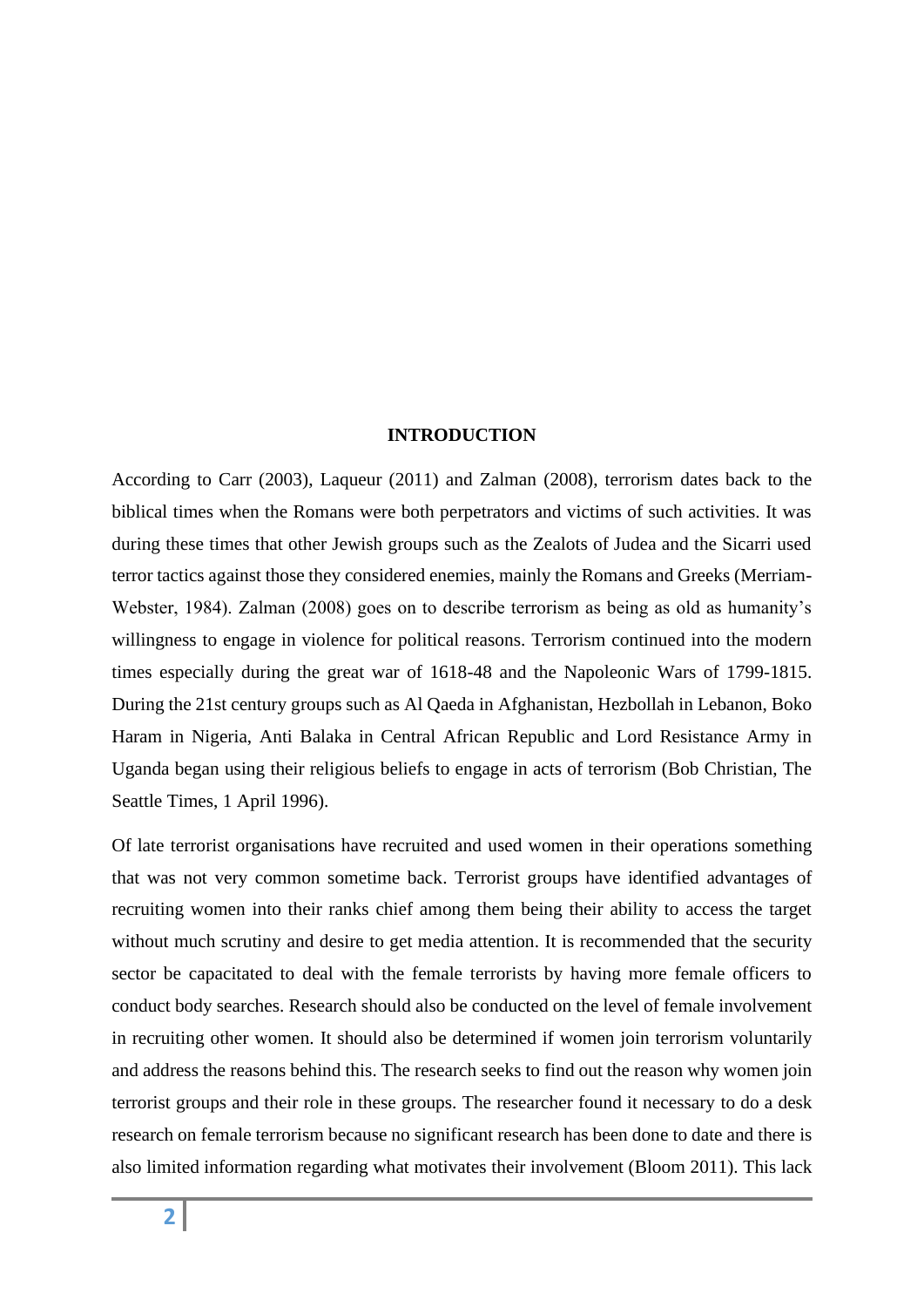of information about the role of women significantly limits the resources and approaches that analysts are able to employ when looking at terrorist events and the threat that each organization will pose (Bizovi 2014). Findings from the study will add value to the already existing knowledge and assist intelligence analysts in counter terrorism.

# **MAIN BODY**

# **The Push Factors**

According to Raghavan and Balasubramaniyan (2014), women join terrorist groups either voluntary or through cohesion. Women that join voluntarily do so for political/ideological, economic and personal reasons (Raghavan and Balasubramaniyan, 2014). Political/ideological reasons include desire for regime change or fear of religious persecution while socio-economic factors range from financial to material benefits. Personal reasons for joining terrorist organisations are the desire to revenge and adventure. Other women are forced or blacked mailed into terrorism as discussed below.

# **Political/ Religious Factors**

According to the Carter Centre Report (2017), women in Muslim communities flee to join the Caliphate so as to escape from Islamphobia, which is an attack against Islam. These women regard the proposed banning of burqa and the physical attacks on them for wearing head scarfs, as a threat to the Muslim community. Such threats make them feel vulnerable and obliged to turn to the Caliphate which they regard as a safe place to practice their religion (de Leede 2018).

Captured would-be Arab women suicide bombers claimed that they joined terrorist groups because they wanted to get rid of Israel in its occupied territory and advance a nationalist cause (Schweitzer, 2006b: 39). For women in Islamic groups that participate in Jihad, fighting against the enemy is similar to protecting their homes and families (Dearing, 2009: 66). Women also join radical organisations such as the Maoist in Indian for ideological reasons aimed for political and leadership change (Khan, 2006).

# **Economic Factors**

Women can be attracted to terrorist groups if they see that they are likely to gain materially. If women find themselves in a situation where they do not have basics such as food and water and can only get this support from terrorist groups they accept it and get drawn into the group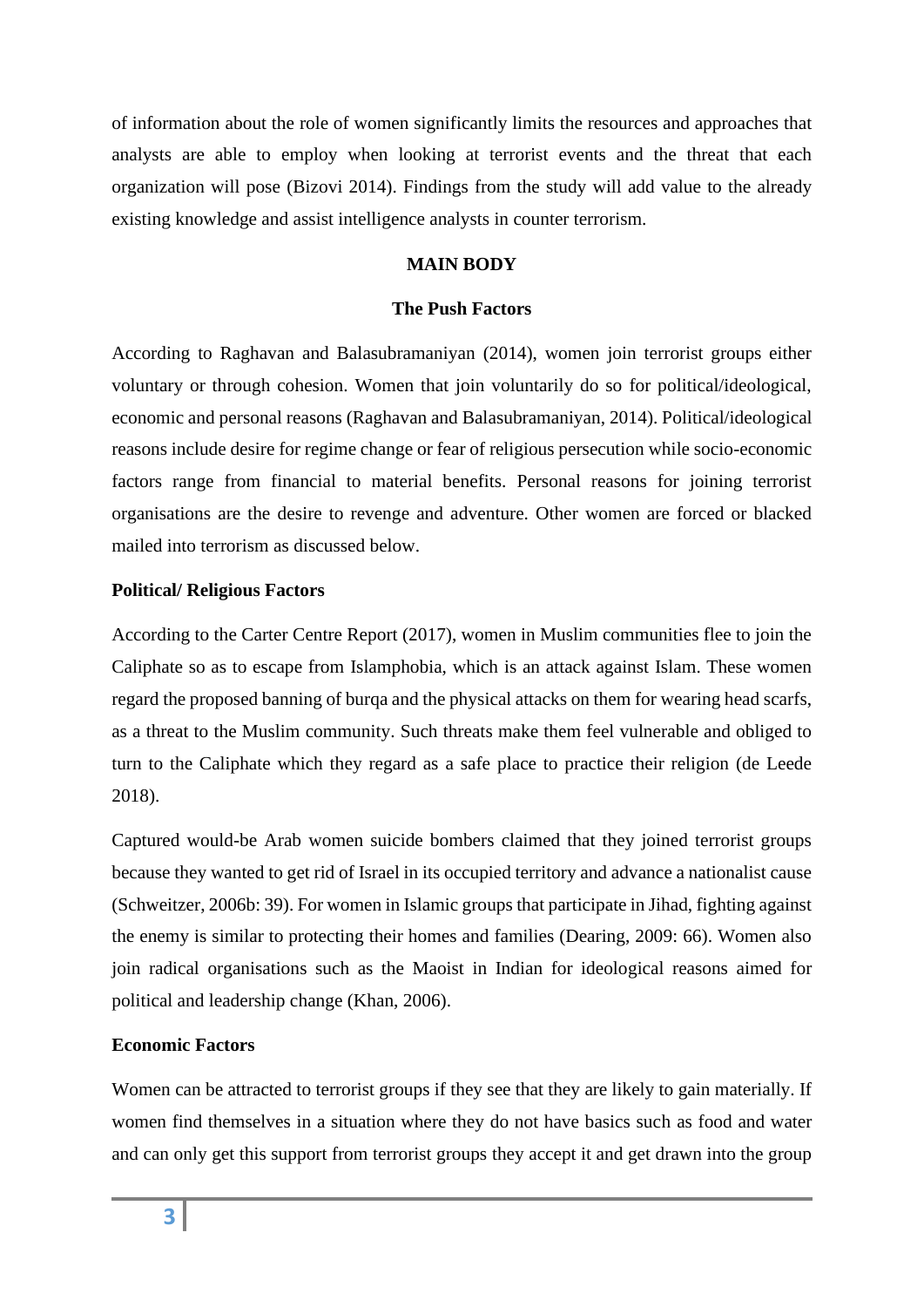(Dudman, 2018). In Colombia, some women join terrorist organisations after having been promised safety, and education opportunities as was the case with Anne Phillips who had been in the Revolutionary Armed Forces of Colombia—People's Army (FARC) for most of her life (Brittian, 2008). Anne came from a poor rural community and frequently suffered abuse by a family member. She eventually ran away from home and ended up joining FARC where she was promised safety, and education opportunities. She was trained by this group and was later to recruit other women. She eventually escaped from the organisation after she fell pregnant and was forced to abort her baby. For Anne and other women seeking material benefits from extremist groups such as FARC become an escape route from a patriarch society. Women who join FARC are also assured of financial stability as they are paid a salary of US \$350, US \$ 100 more than the US \$250 which is paid by the Colombian army (S. V. Raghavan and V. Balasubramaniyan, Jul-2014).

# **Personal Factors**

Personal reasons for joining terrorist groups include the desire for revenge after death of a loved one, sexual abuse,escape from stigmatisation as well as adventure.

#### *Desire to Revenge*

Terrorist groups recruit aggrieved women who have suffered segregation, sexual abuse and those who lost their loved ones to the enemy. Such women are easy to recruit and can do a good job because of their desire to revenge or get recognition (Bloom 2011). This was the case with the Chechen black widows, the Tamil girls and the victims of gender apartheid in the Gulf States among others. According to Bloom (2011), Iraq has more than 100,000 widows who are victims of war and sectarian violence. Terrorists groups will therefore recruit these women because of their desperation, anger and quest to avenge against the forces that they regard as responsible for the death of their husbands. Studies have established that eighty eight percent of Chechen's black widows lost their husbands during the Russian-Chechen War (Speckhard and Akhmedova 2006, Bloom 2011). Women who have been sexually abused by government soldiers also join terrorist groups to seek revenge (Bloom, 2011). Some of the Chechen women who have been raped by Russian soldiers at checkpoints and Tamil women who have been sexually abused by the Sir Lankan government Sinhalese troops have also been recruited by the different terrorist groups (Speckhard and Akhmedova 2006).

### *Escape from Stigmatisation*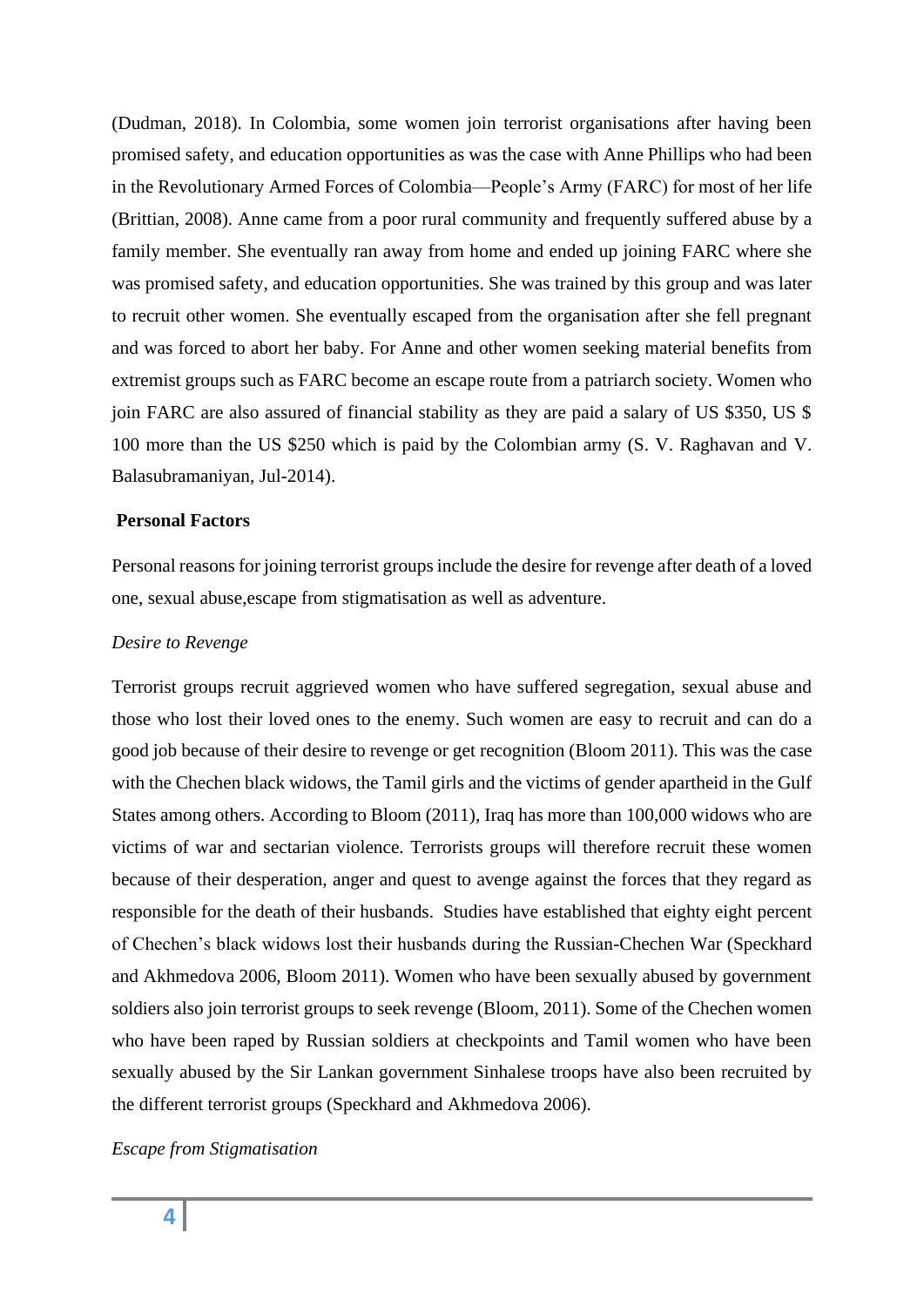According to Buchanan (2014), some women are attracted towards terrorist groups so as to escape from stigmatisation, social rejection and ostracization associated with sexual abuse. They therefore want to prove to the rest of the world that they are useful to other people, in this case the terrorist groups. According to Lantos (2002) women can join terrorist groups so as to escape from gender apartheid in Gulf States, Algeria, Yemen, and Sudan. These women are discriminated against and face gender discrimination in public institutions such as marriages and child custody. In some of these countries women are not allowed to drive, cannot travel alone and are also forbidden from receiving medical attention in hospitals without the consent of their husbands or male relatives. The system of gender apartheid exposes women to indoctrination and manipulation by terrorists who promise them a better life (Lantos 2002).

At times terrorists target those women who even when they are not discriminated against still feel that they lack a sense of belonging. This, according to Hearne(2009), is the case with regards to the women in Kyrgyzstan. A recent International Crisis Group report indicates that women in this country are recruited to a terrorist group Hizb-utTabhir (HT). The report finds that although the women enjoy relative equality in the newly independent country, there is lack of a coherent national identity which is found in an Islamic HT group. The HT emphasises on 'Islamic sisterhood' and also has gender-segregated HT meetings which enable women to interact with other women and share ideas. The case of Anne Phillips above is another example of a woman joining a terrorist group for economic reasons as well as sense of belonging.

According to Reyes (2016) women are regarded as dependents and this makes them feel marginalised. A case in point is that of Colleen LaRose also known as Jihad Jane who lived an obscure life committing minor crimes and was regarded as an eccentric alcoholic. She eventually joined an online community that supported Jihad terrorism where she felt welcome and appreciated. Her feelings of marginalisation and access to online community of radical Islamists gave her a sense belonging which she lacked from her community.

### *Adventure*

Some women join terrorist groups for the purposes of adventure, they find the idea of travelling to a different land very attractive (de Leede 2018). This was one of the reasons why some women decided to move to Syria and Iraq were some media houses portray male fighters in a positive light, describing them as heroes who were prepared to sacrifice their lives for a good cause. Some women therefore find it appealing to be associated with such men (de Leede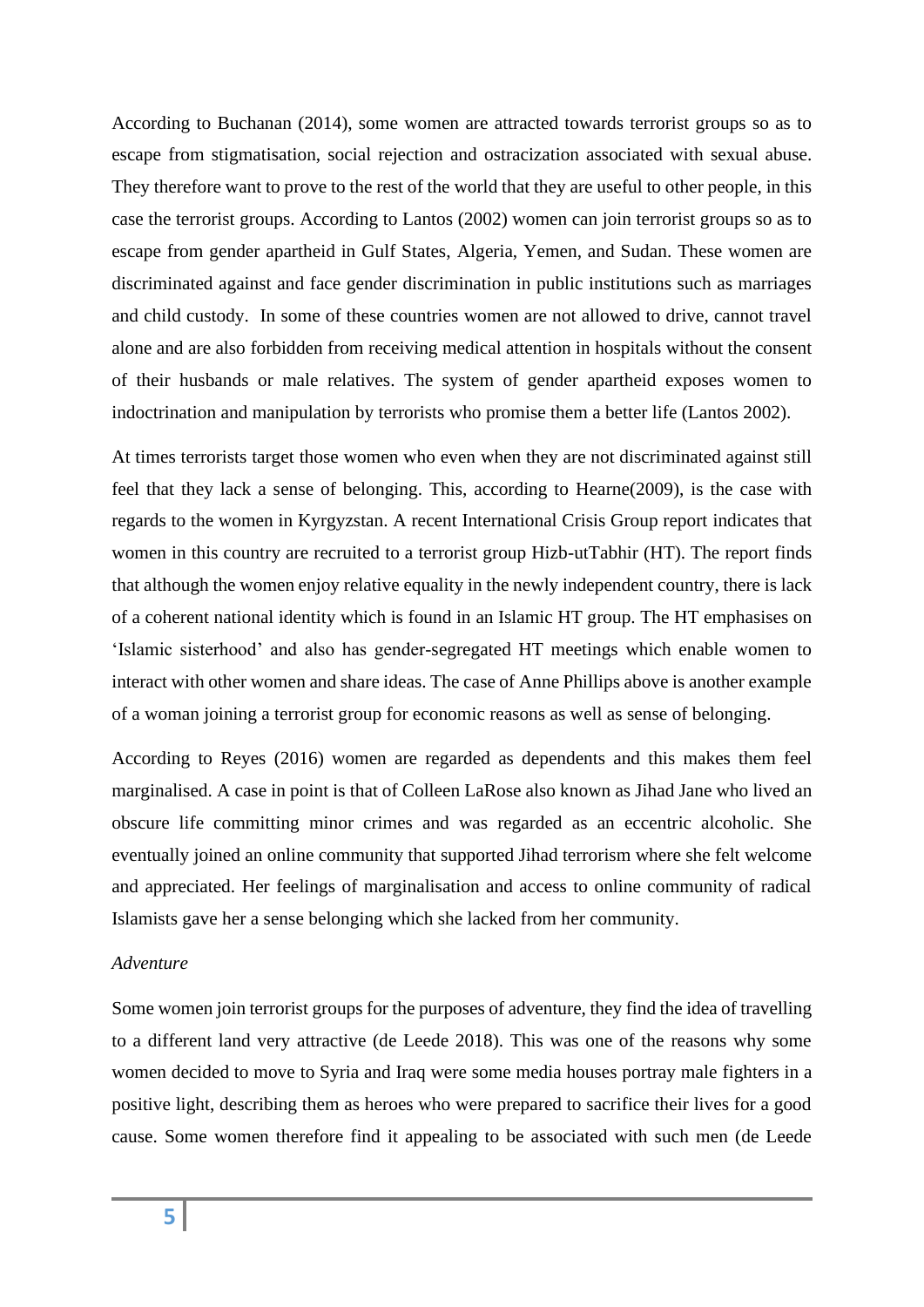2018). Other women also want to live with and take care of their fighter husbands in these countries under Islam religion (Navest, De Koning and Moors, 2016).

# **Coercion**

At times women are forced to join terrorism through emotional blackmail or forced recruitment. Recruiters can blackmail females and later force them to join terrorist groups (Israeli Ministry of Foreign affairs, 2002a). In some cases, the recruiters would seduce the young women from conservative society and later black mail them (Raghavan and Balasubramaniyan 2014).

### **The Pull Factors**

This part of the paper looks at the reasons why terrorist groups prefer to recruit women into their camps. Issues such as their inability to raise suspicion, easy access and invisibility, publicity as well as their ability to raise funds are some of the reasons why terrorist groupsare recruiting them. The researcher gives examples of instances where terrorist groups have used women to their advantage.

### **Easy Access and Invisibility**

According to Buchanan (2014), women are generally regarded as peaceful and subordinate to men in their lives and are not usually treated with suspicion. Women are regarded as not being capable of causing harm and they therefore raise less suspicion where ever they go(Schweitzer 2006). Even today women are still trusted and regarded as unlikely candidates for suicide bombings despite the fact that they were responsible for 16% of suicide bombings between 1985 and 2006 (Schweitzer, 2006).

In a study carried out by a Russian magazine a female journalist was made to walk down the streets in Moscow with a satchel clutched around her body and acting in a suspicious manner. She was dressed like a traditional Moslem woman with a scarf and a black gown but she was never intercepted by the Russian police, instead no one appeared to notice her despite the fact that Chechen men were routinely stopped and interrogated by Russian security personnel (Buchanan 2014). In most Muslim societies, conducting thorough searches on women is considered inappropriate and may result in condemnation by women's groups and the conservative populations (Bloom M 2014). Most women therefore find it easy to access their target since most security check points are controlled by men.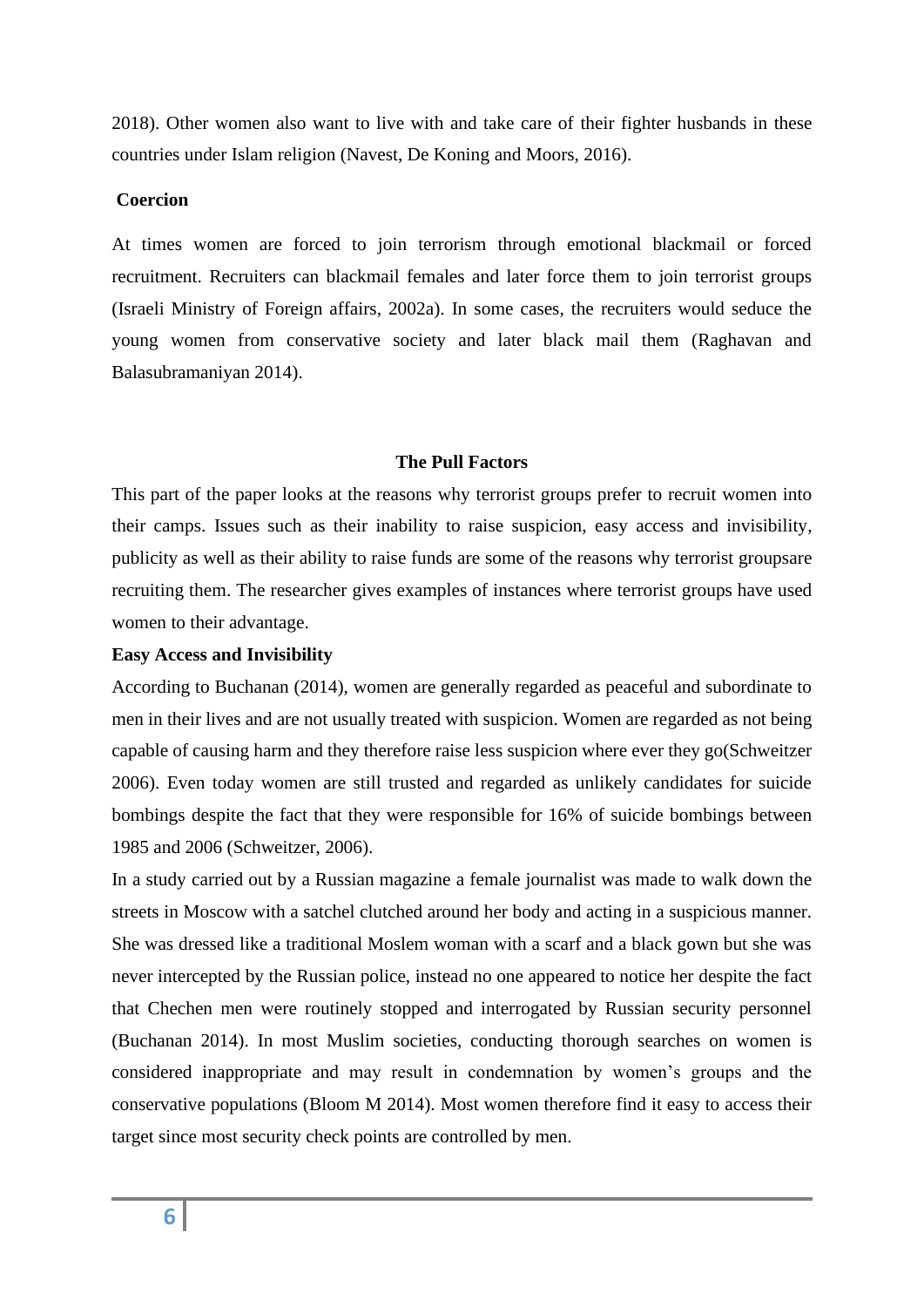Attractive women tend to destruct the attention of the male security personnel thus enabling them to go through check points with little scrutiny (Bloom 2014).According to Harmon and Holmes-Eber, (n.d) terrorist groups take advantage of this loop hole and used women to carry out suicide bombings as was the case with the 1987 bombing of the South Korean Airline. The bombing was carried out by Kim Hyun Hee, a young model and former North Korean propaganda films actor. She played the role of a granddaughter to an older male North Korean spy and the pair struck very little attention. She was able to bypass security checks because of her confidence, beauty and youthfulness (Harmon and Holmes-Eber, n.d).

In another incident in Kenya, three young women dressed in veils walked into a police camp to report a stolen phone, and were not subject to thorough searching (Koigi 2016, 28 October). Once inside the police camp they opened fire and threw grenades and petrol bombs setting the police station alight. These women where young, aged between 19 and 25, and according to the Kenyan government, terrorist groups target these age groups because they are easy to indoctrinate and also regard terrorism as a noble cause (Koigi 2016, 28 October).

In some cases even men dress as women so as to avoid thorough scrutiny. A case in point was the situation Somali in December 2009 where a suicide bomber dressed as a woman complete with lady's shoes and veil managed to detonate an explosive in a crowded Mogadishu hotel killing three Somali ministers (Hearne 2009). Some women can gain easy access to their target because the security personnel do not have the capacity to interrogate or conduct thorough searches on them (Hearne 2009).

In a related incident in Sri Lanka, a female suicide bomber disguised as pregnant entered a SriLanka army hospital and blew herself up successfully killing and injuring a lot of people including the Commander of the Sri Lanka Army (BBC News, 25 April 2006). The woman used a fake identification document and informed the security personnel that she had an antenatal appointment at the army hospital inside the complex, and was allowed through.

Studies have shown that female suicide attacks have a higher kill rate as compared to those carried out by men because women visit more crowded places such as markets and churches as compared to men. According to a study of five different terrorist groups, attacks carried out by women had an average of 8.4 victims while attacks by men had a kill rate of 5.3 victims (Bloom 2011).

### **Expendable**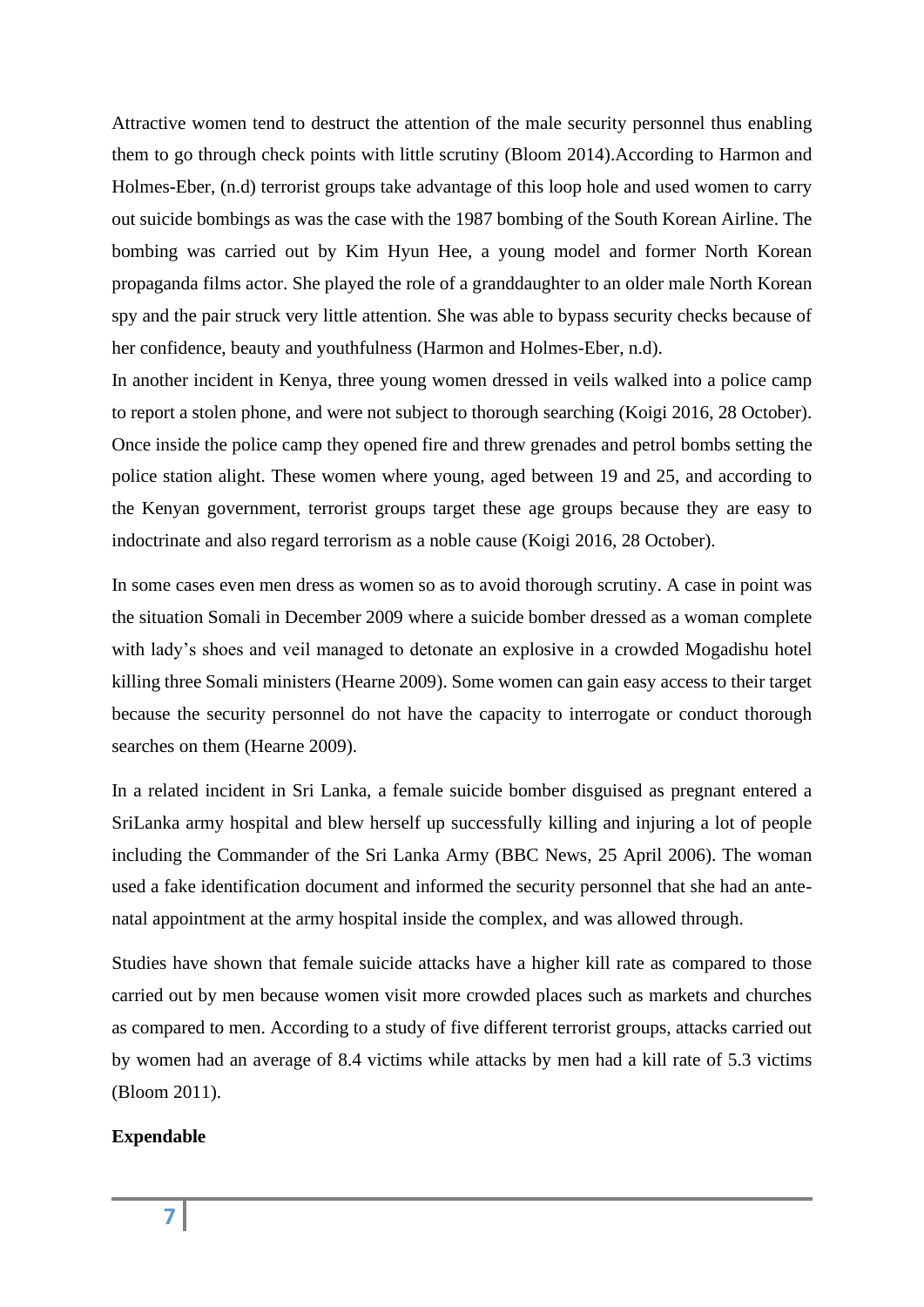Besides their ability to avoid detection and access the enemy camp, Speckhard(2008),says that terrorist groups prefer to use women in suicide bombings as they are expendable. Most women do not have senior leadership positions and special skills within the organisations so losing them will not have a major effect. Matfess (2017) interviewed an anonymous defected Boko Haram insurgent who confirmed this and went on to note that women were cheap and using them would serve the group's male fighters (Warner and Matfess 2017).

# **Couriers**

Terrorist groups have also been used by terrorist groups as couriers. Terrorist groups have developed a Stealth Bra which they use for smuggling small weapons and arms. The bra is made up of material that leaves the detection screen blank, absorbs radar and x-ray making it impossible to detect any weapons. A woman was caught trying to smuggle weapons in a similar bra filled with small weapons in France (Clayton, 13 July 2002).

Besides the smuggling of weapons, Muslim dresses can also be used to smuggle medicine, food and military items. According to Holmes in the Reuters Report, young women in Syria would pretend to be conservative Muslims, dress in long dresses and scarfs which they then use to hide food and other non-food items which they bring out of Damascus to Homs city (Holmes, 25 April 2012).

# **Publicity**

Schweitzer (August 2006), states that the use of women in terrorist attacks especially suicide bombings attracts a lot of media attention which inturn helps publicise the activities of their organisations. Bloom (2005) agrees and goes on to state that the 1991 attack on Rajiv Gandhi, the former India Prime Minister, generated a lot of attention and publicity and also boasted revenue from the diaspora donations. Because of their ability to infiltrate public places and enemy territory with easiness, women have a very high kill rate, more than four times that of men. (Bloom, 2011).

In Pakistan female suicide bombers receive a lot of attention and are regarded as heroines, their funerals are usually attended by a lot of people. They are also idolised and have their posters plastered in public places with some teenagers even placing their pictures alongside those of international celebrities(Bloom2011).Terror attacks by females are usually reported in more detail as compared to those committed by their male counterparts. The reports usually provide more information on the possible motive of the attacker while those committed by men are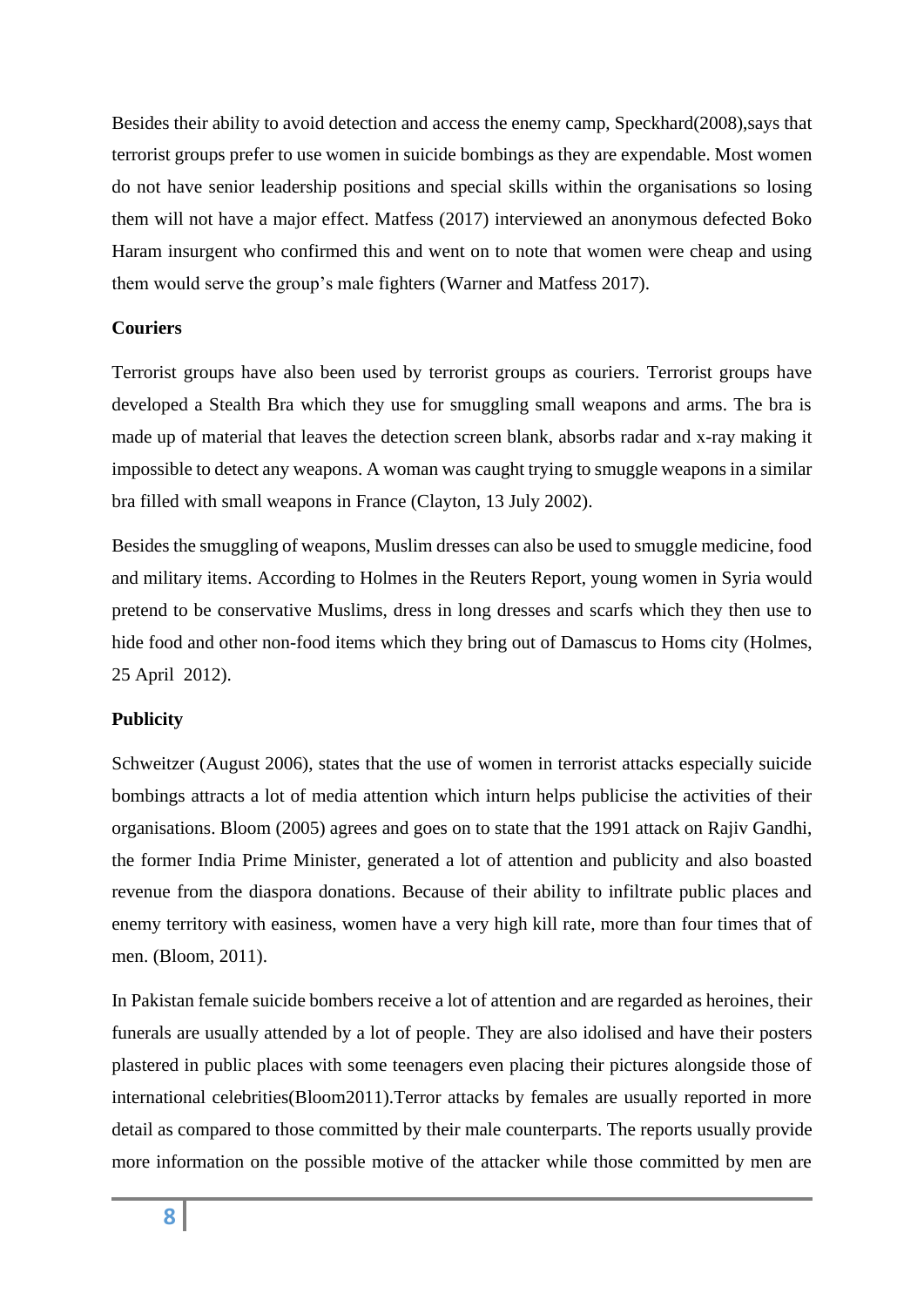associated with the group's motive. Such attacks also increase the chances of the problems experienced by the groups being highlighted in the media. It is often after such attacks that problems such as discrimination and poverty are featured in the media thus encouraging other organisations to also use women(Shedd 2006).

The high jacking of a passenger flight in 1969 received a lot of media attention in a way very appealing to terrorist recruiters (Hearne 2009).The plane was highjacked by Leila Khaled, a 21 year old female Palestinian terrorist with the Popular Front. The media placed a lot of emphasis on her gender and went on to describe her as the pin-up of the armed struggle, and likened her to Che Guevara.

The publicity associated with an attack by women brings sympathy to the cause of the group. Such attacks are also used by the terrorist groups to manipulate the general population's sense of outrage in the event of the death of the attacker. The general population tends to blame the targeted regime for the death of the attacker (Brown2005).

### **Propaganda**

Terrorist groups use women for propaganda purposes to attract more recruits, spruce up the group's image and also shame the enemy.

# *To recruit others*

Terrorist organisations such as ISIS use women to recruit others since they have the ability to penetrate the grassroots networks and screen potential recruits (Badurdeen 2018). The recruiters meet their victims through family and social networks where they socialise and build trust with them, promote sisterhood and create a sense of belonging (Saltman and Smith, 2015). Female recruiters are preferred by the terrorist groups because they are viewed as having motherly love and are therefore able to influence family members for recruitment (Cragin and Daly 2009). They are also able to lure potential male recruits with false promises such as the possibility of finding a bride (Ndungu and Salifu, 2017).

According to Bloom (2018), female recruiters are able to lower the potential recruit's guard and allay their suspicion. This was the case with Susan who was recruited by an AlShabaab female recruiter after responding to a job advert. The recruiter was friendly, created a rapport and built trust making her very comfortable (Badurdeen 2018). The recruiter later drugged her and handed her over to a terrorist group.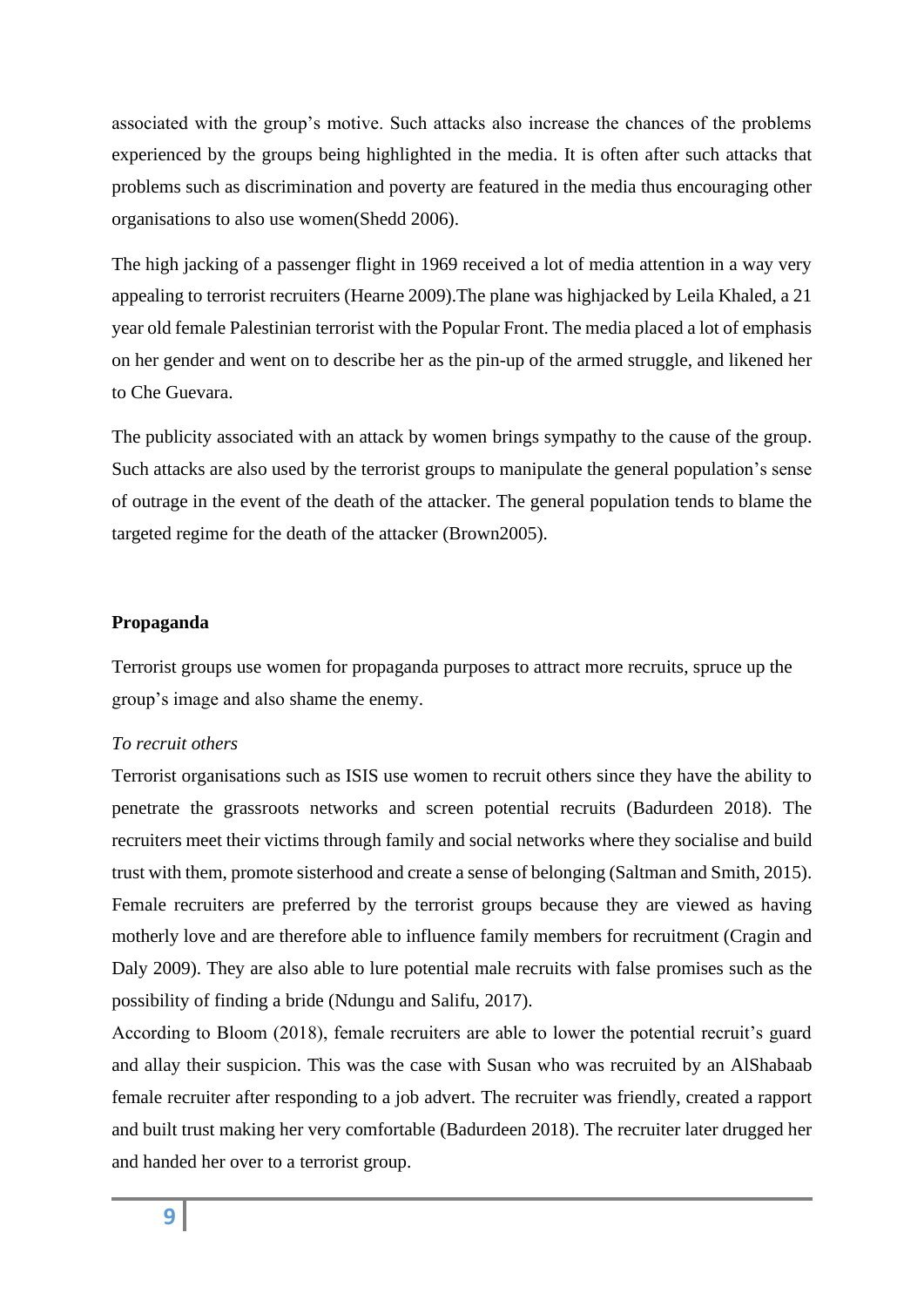Nora el-Bathy, a 15-year-old French schoolgirl, was also lured into joining a terrorist group by other women through Facebook. She befriended "sisters" who helped her escape to Turkey after she was promised a job helping children and the wounded in Syria (Nailiet al, 2014).

# *Improve the group's image*

Terrorist groups such as Al Qaeda have an online women magazine run by women and it portrays life in Al Qaeda camps as nice and comfortable. The magazine shows women in these camps dressed nicely, eating good food as well as drinking expensive cocktails (de Leede 2018). The impression given by the magazine is contrary to the real situation on the ground(Huckerby 2015). Some of these women even give live testimonies on social media portraying their organisations in a positive light. Through these tactics, terrorist groups are in a position to recruit even more members into their groups. The FARC group of Colombia uses women to mediate in conflict and to also look after orphans in areas under their control among other duties. This gives a positive image of the group portraying it as pro peace, less threatening and more approachable (Buchanan 2014).

# *Intimidation*

Use of women in terrorism serves the psychological effect of intimidating the enemy. The enemy feels vulnerable that no one is safe as even the women who were supposed to be gentle were now part of the attack. Such an attack also sends a message to the entire world that the situation is very dire, it emphasises on the seriousness of the situation at hand.

When an enemy comes across a female terrorist, they become irritable as losing against a woman would be considered disgraceful. In societies where men are regarded as the protectors of the family, the use of women in terrorism has a shaming effect on the men thus compelling them to also join the terrorist groups(Bloom 2011). The men will be asking themselves questions like;

# *"If a woman can do it, why can't I?"*

Abu Musab al-Zarqawi, the deceased leader of AQI once remarked on his website posting;

*" ….. are there no men, so that we have to recruit women?"*

In religious traditional groups like the Muslims organisations, men are expected to play an active and leading role of protecting the family, these organisations believe in a strong male gendered lead. Terrorists however use the women who are regarded as the weaker sex to shame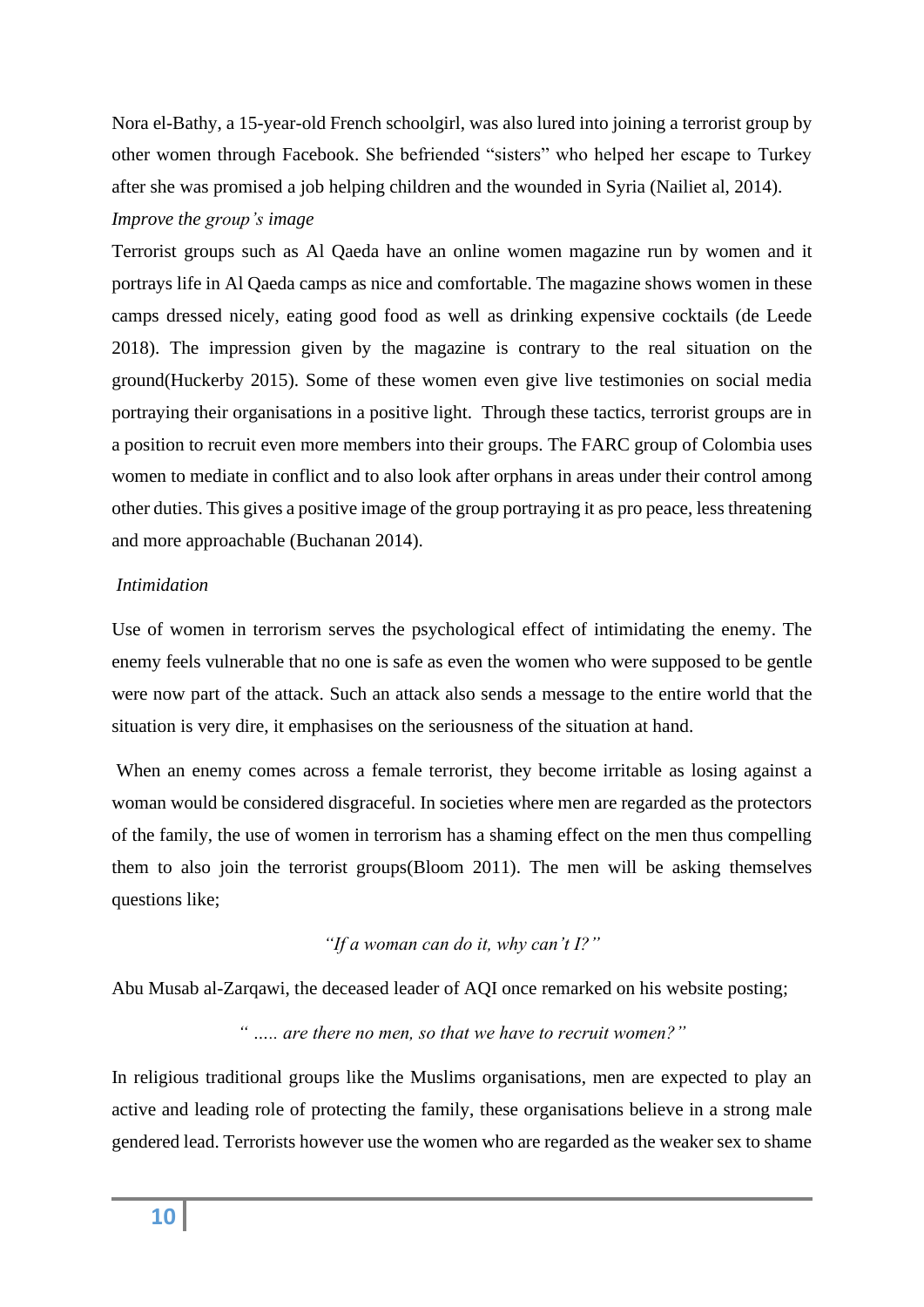the male headed households (Bloom 2007; Brunner 2005 cited in Sutten, 2009; Galvin, 2013).

# **Human Shield**

The ISS in Syria used their wives and children as human shields to defend Baghouz village, their last piece of territory just before they finally succumbed to the US backed Syrian Defence Force. According to The Associated Press (AP) and ITV the ISS fighters were said to have placed thousands of women and children on the battle's front lines to slow offensive advances against them. They deliberately put the women and children on harm's ways so as to save themselves and the caliphate (Ma, Mar 25, 2019).

In the Philippines, the Maute fighters and other bandits in Marawi Cityalso used women and children as human shield to prevent the government forces from accessing the city which was under their control. The use of human shields forced the government forces to revisit their counter terrorism strategy in a bid to protect non-combatants. This United Nations General Assembly has since voted against the use of the women and children as a counter terrorism strategy(Ma, Mar 25, 2019).

#### **Gather Intelligence**

The fact that women are attractive and create less attention or suspicion makes them useful in gathering intelligence for the terrorist groups. Buchanan says that women can dress up as maids, prostitutes, nurses, teachers and other professionals so as to infiltrate and seduce the enemy to gather intelligence (Buchanan, 2015).According to Cragin and Daly (2009), organisations such as the Irish Republican Army, IRA, also used women to lure soldiers to a remote location in order to kill them. The IRA had a para-military base called CumannamBahnin Ireland where its female members would seduce the soldiers before they were assassinated by IRA snipers (Cragin and Daly, 2009).

#### **Fund Raising**

Terrorist groups such as Boko Haram in Nigeria use women to raise and transfer funds through charitable organisations, sex slave trade and kidnapping (ISS Report, October 2018). The money raised through these activities is then used for other terrorist activities such as the purchase of weapons, medical supplies and food (Ksowski, 19 January 2018). In 2014, women sympathetic to the terrorist cause transferred thousands of dollars to the al-Shabaab militants in Somalia using small transactions and coded language to avoid detection. A total of fifteen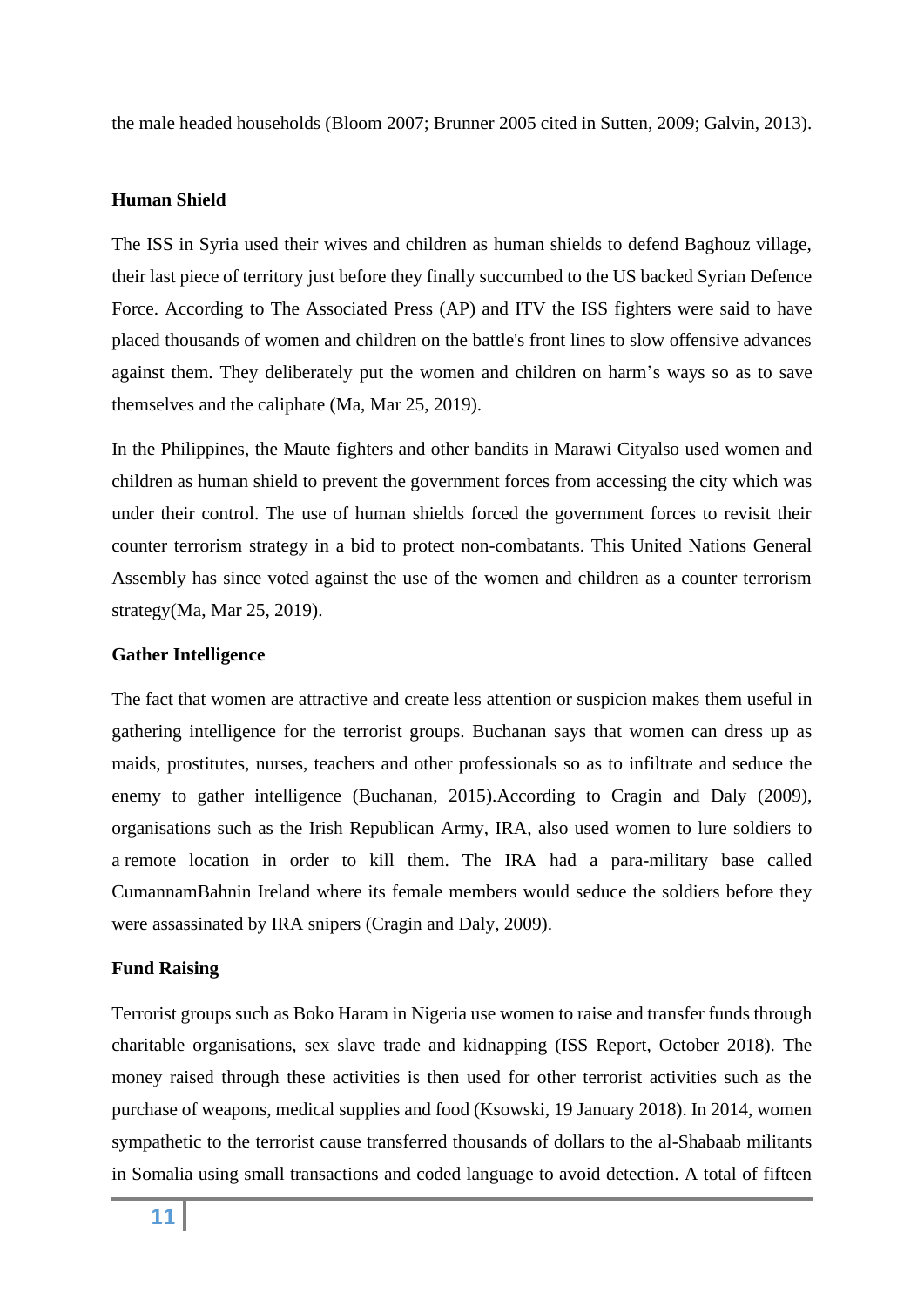women were later arrested across the United States of America over these transactions (Alexander, Nov 2016). Meanwhile in countries such as Palestine, several women including the wives of Pakistani Jemaah Islamiyah leaders have also been arrested for running charity organisations which fundraise for the Palestine Islamic Jihad group (Katharina Von Knop 2007).

Kidnapping for ransom (KFR) is another source of funding for terrorist organisations. According to the Global Counter Terrorism Forum, the use of kidnapping and ransom in some regions of the world has become a threat to peace, security and regional stability. Nasser Al-Wuhayshi, former leader of Yemen-based Al-Qaida in the Arabian Peninsula, described kidnapping as profitable and lucrative (Rhode, 2014) while OumarOuldHamaha, commander of the Mali-based Al-Qaida in the Islamic Maghreb, AQIM, noted that kidnapping was the Jihadist's source of funding in the Western countries ( Nossiter 2012).

There is also speculation that the Nigeria government paid ransom to the terrorists to facilitate the release of the Chibouk girls who were kidnapped by the Boko Haram in Nigeria, in 2014 (ISS October 2018 report). Since women are regarded as gentle and innocent it is easy for the terrorists to demand and receive ransom from sympathisers. Boko Haram also used the kidnapped women to negotiate for the release of their jailed counterparts (Abatan 2018).

The sale of women as sex slaves is very common among the IS fighters. According to Catherine Powell, IS fighters were even captured on video battering for kidnapped Yazidi women at slave market to generate revenue. The Islamic State has also established bureaucracy for sex slavery, including sales contract with potential buyers. The female slaves are used to lure men from Muslim society where dating and casual sex is forbidden.

In some cases terrorist groups have brothels where they keep and use the kidnapped women as prostitutes (Attwood, 25 May 2017).

# **Child bearers**

Some terrorist groups believe that the success and continuation of their cause depends on the ability of women to give birth and raise children who would be tomorrow's fighters. Osama Bin Laden used to praise the women for bringing up children who later became Al Qaeda fighters. He said that women were responsible for raising the fighters who committed the 9/11 attack and those that fought in Palestine, Lebanon, Afghanistan and Chechnya (Lahoud 2002).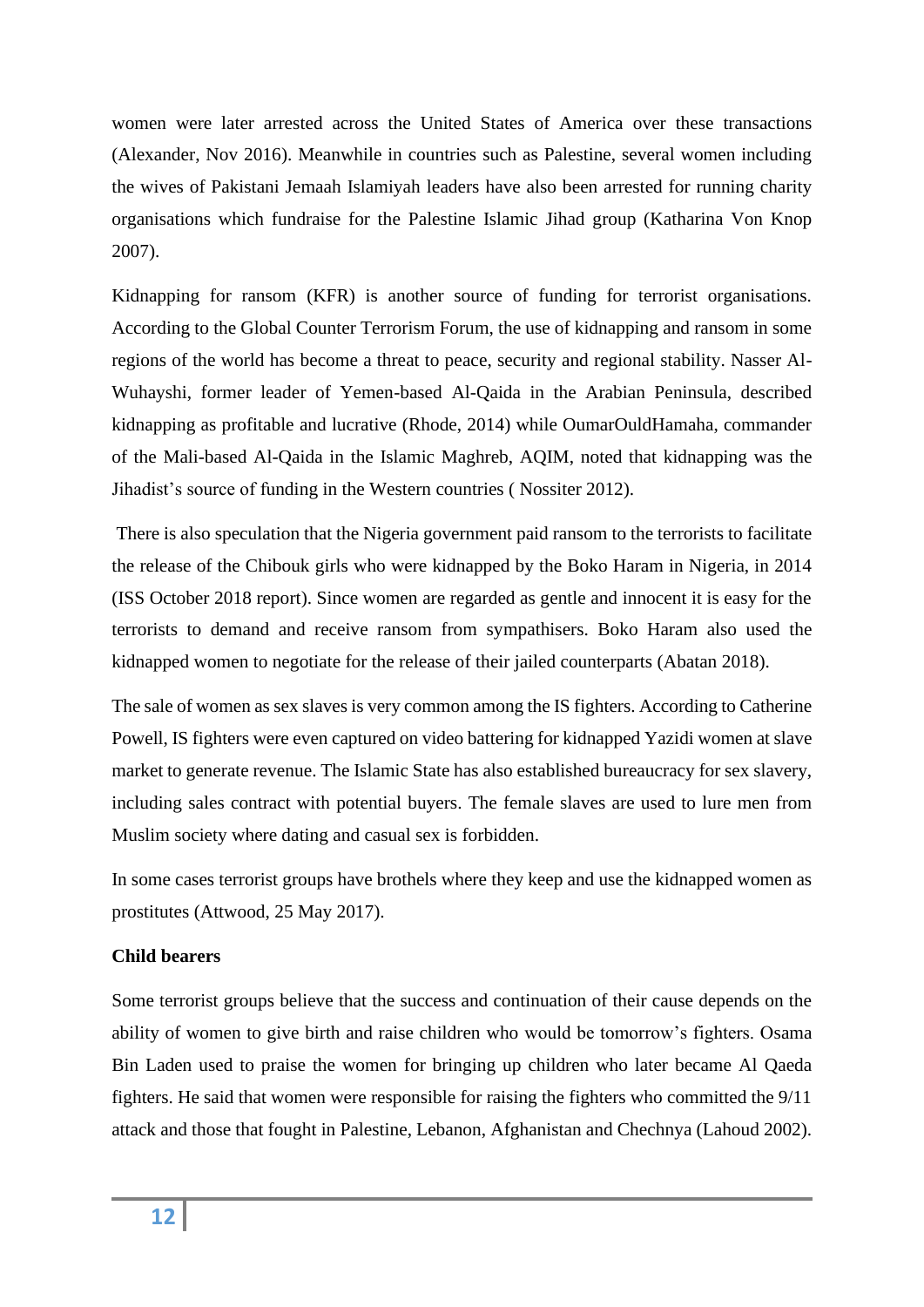Umayma al-Zawahiri, the wife of Ayman al-Zawahiri, also encouraged other Muslim women to raise their children to love and defend Muslim territories and properties.

In Nigeria, Boko Haram would impregnate captured women so that they give birth to future soldiers (Powell, 2015). These children are then indoctrinated from birth, so that they grow up being loyal to the organisation. The Islamic state, IS, refers to these children as Cubs of the Caliphate. Women in the Islamic State have given birth and raised more than seven hundred children as a way of expanding the growth of the caliphate (Darden 2019).

# **WAY FORWARD**

The Global Counter Terrorism Unit, OSCE, the United Nations and other counterterrorism scholars have made the following recommendations to prevent women's involvement in terrorism.

### **Research**

Analyse the factors that put the women at the risk of recruitment and design policies that can address these factors (Raghavan and Balasubramaniyan 2014). There are push factors that drive women to recruitment and pull factors that violent extremists use to target and recruit these young women and girls. However, there is limited information on these factors and it is important therefore to gather more information on girl's involvement in violent extremist so as to design effective interventions. Researchers, practitioners and policy-makers across disciplines need to work together to get such information which will then add value to the already existing but limited knowledge on the problem.

#### **Advocacy**

Female teachers, community elders, religious leaders, and former female violent extremists can be involved in educating women on the dangers of joining terrorist groups. The education and counselling should address the needs of the women and girls at risk of being recruited. Testimonies of attacks, abuses, and restrictions experienced by credible former female terrorists will be of great assistance in the education. Social media can be a very powerful vehicle of communicating these messages especially to the young urban women while outreach programme would be suitable for the rural population with no access to social media. Since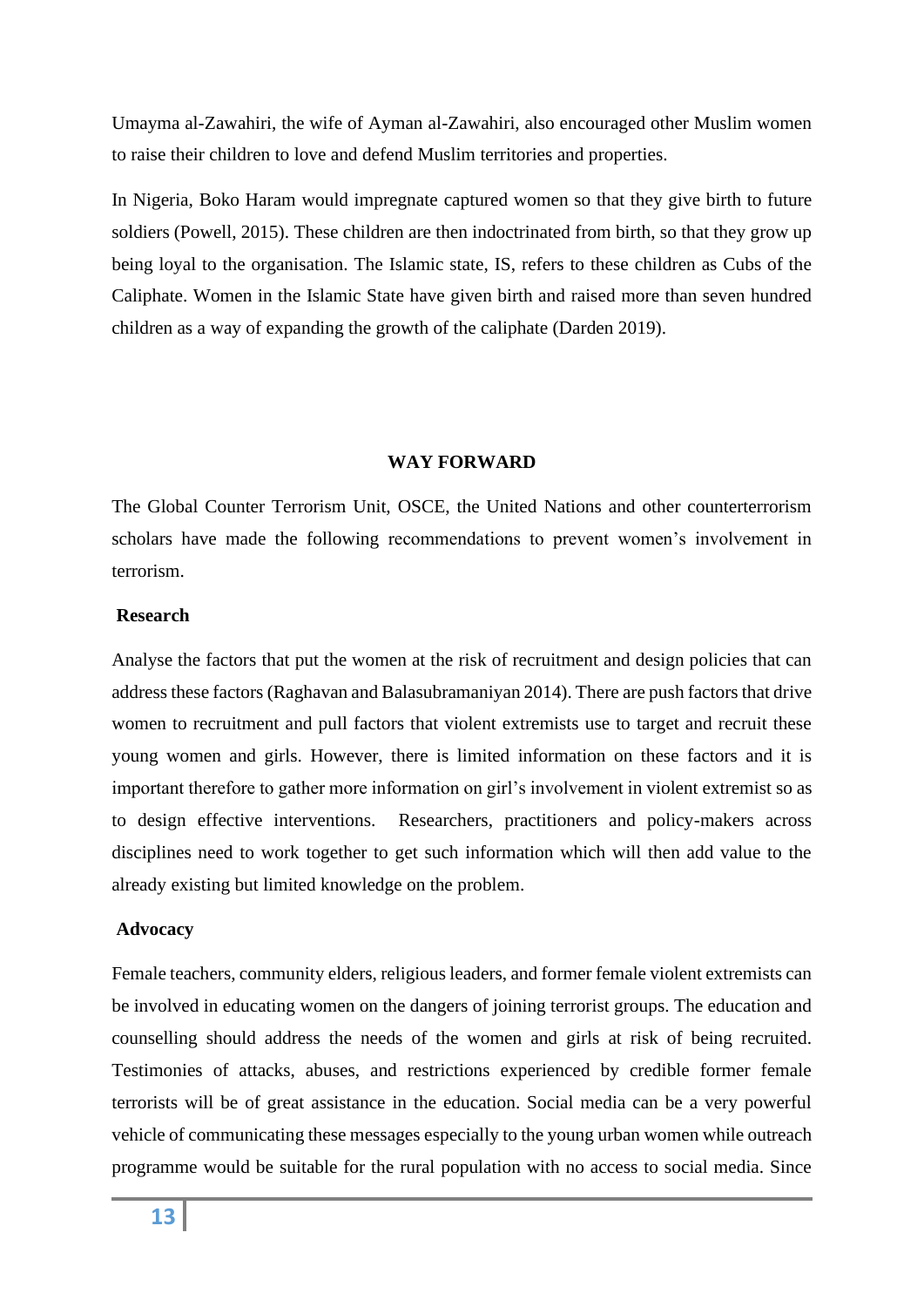terrorist groups use the internet as one of their recruitment vehicles, potential female recruits should be guided on appropriate response to terrorism messaging-activism on social media.

# **Rehabilitation**

Rehabilitation and re-integration centres for former terrorists should be established and in cases where they are already in existence, they should be gender sensitive and address experiences and specific obstacles and challenges that women and girls may face. The rehabilitation centres should be able to deal with problems such as trauma from assault and caring for children whose fathers are often dead or not present (Cronin, July 08, 2019). These centres should also consider the ways women and girls in particular can exit these groups and develop reintegration options that take into account their specific needs and experiences.

# **Education**

Education can be used to reduce recruitment and radicalization to violent extremism and terrorism in all its forms and manifestations. Education can either be formal or informal and should focus on community engagement, human rights, tolerance, peace and reconciliation. Educating girls and young women reduces their chances of being recruited into violent extremist groups that exploit religion and misinterpret political and historical facts. With an education the potential recruits will be in a position to analyse and challenge these narratives.

# **Security**

There is need to close the security gap of searching women and children during raids and at roadblocks and check points, so as to prevent them from smuggling weapons and suicide bombs which they eventually use to blow themselves up. Afghanistan has started addressing this issue by recruiting and training more female police officers to be used at checkpoints. This will also provide independence, a staple job and useful skills for the women (Cronin, Jul 08, 2019).

# **Sanctions**

Women and men involved in terrorism should receive equal treatment from investigation to prosecution. Women have been receiving lenient sentences based on the belief that they were either duped or forced into engaging in terrorism. The UN therefore calls on its member states to analyse the causes of female terrorism and create more effective counterterrorism strategies. Policy makers should therefore dismiss the gender stereotype and recognise the plurality of women's experiences in terrorism especially in ISIS (Jones, April 9, 2019).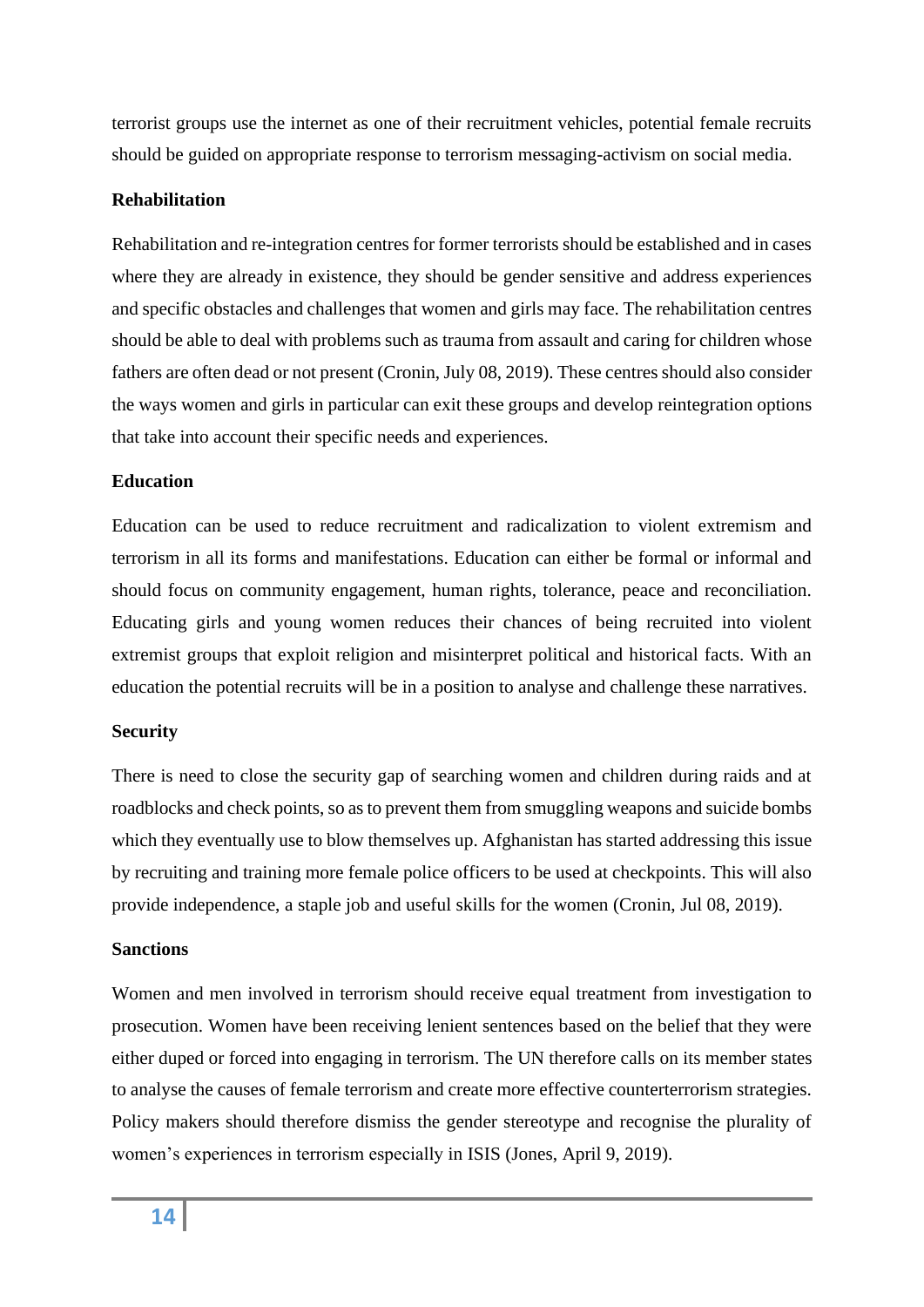# **Human Rights**

Basic human rights such as right to life and physical integrity, right to liberty and security, freedom of expression, freedom of thought, conscience, religion or belief, right to protection, among others should be respected as failure to do so can result in alienation and resentment. Terrorist groups can use these violations to "establish a victimization discourse, justify their acts and recruit new members, including women" (OSCE Secretariat, 12 and 13 March 2011).

#### **CONCLUSION**

It is very important for counter terrorism activities to include women as full partners in developing and planning counter-terrorism efforts. In instances where the terrorist groups are promising to give women a voice to their communities and opportunities, it is important to equally empower women in voicing against terrorism. Women can therefore be provided with platforms to counter terrorist recruitment propaganda(The Word Press, 21 May 2019).

The rehabilitation and reintegration of former female terrorist back to society must also include other women. In Afghanistan for instance, Women without Borders, a Non-Governmental Organisation, has an initiative called Sisters Against Violent Extremism, which is currently educating women living along the Afghan border on how to prevent the radicalization of their children, and reintegrate former extremist group members back to their family and society (The Word Press, 21 May 2019).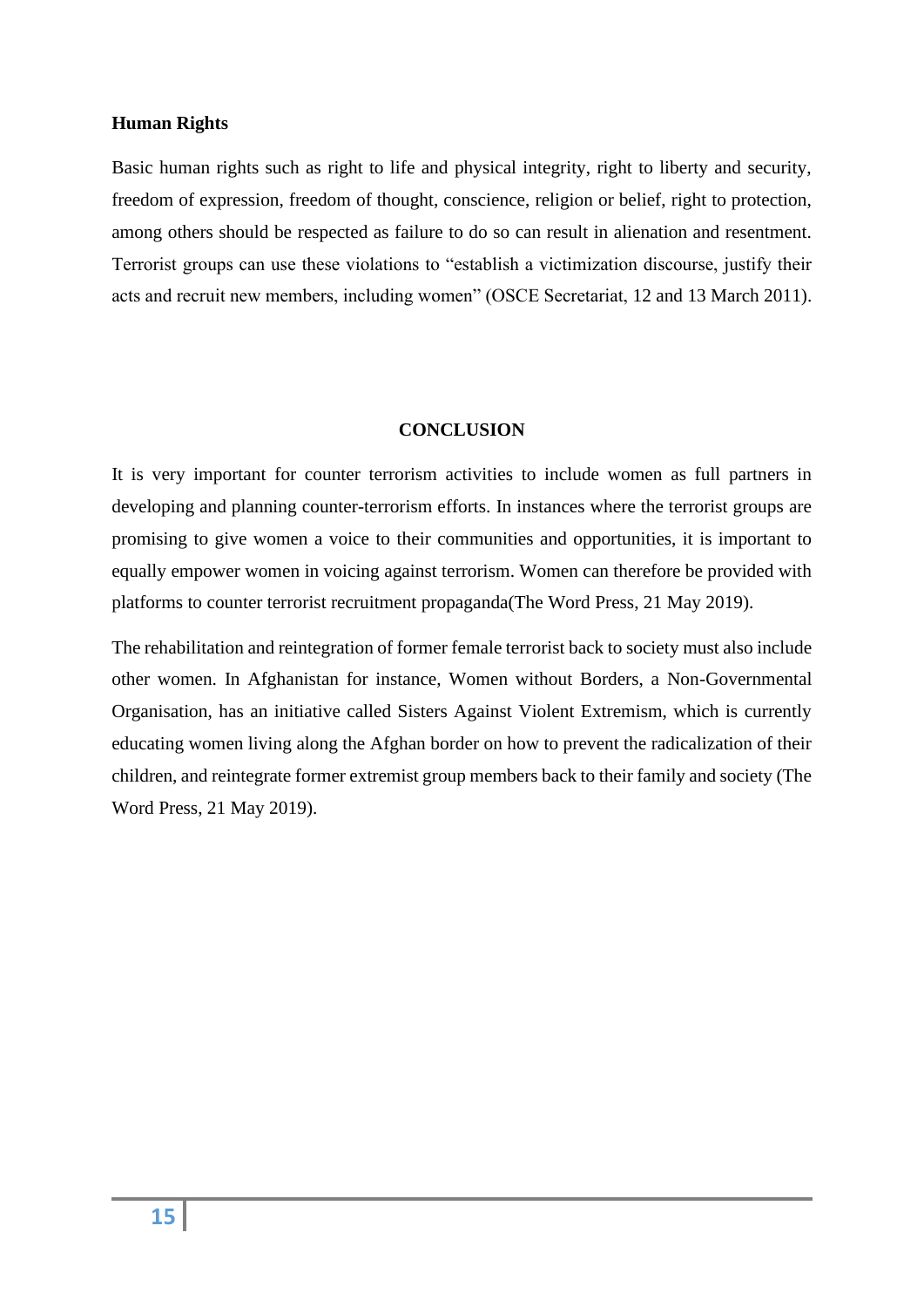# **REFERENCE**

- 1. Abatan, J. E 2018, 'The role of women in West Africa's violent extremist groups,'*Institute for Security Studies,* 12 November 2018, viewed 08 August 2020[<http://hdl.handle.net/10625/57615>](http://hdl.handle.net/10625/57615).
- 2. Alexander, A 2017, 'New report on Violent Extremism and Gender-Based Violence,'*Futures Without Violence,*May 2017, viewed 09 December 2020 [<http://www.futureswithoutviolence.org/securityofwomenandstates/>](http://www.futureswithoutviolence.org/securityofwomenandstates/).
- 3. Alexander, M 2019, 'ISIS fighters used wives- children as human shields in Baghouz,'*Business Insider,* 25 March 2019, [<https://www.businessinsider.com/isis](https://www.businessinsider.com/isis-fighters-used-wives-children-as-human-shields-in-baghouz-report-2019-3)[fighters-used-wives-children-as-human-shields-in-baghouz-report-2019-3>](https://www.businessinsider.com/isis-fighters-used-wives-children-as-human-shields-in-baghouz-report-2019-3).
- 4. Attwood, C 2017, (2017,25 May). 'The sex slaves of al-Shabab,' *BBC News,*25May 2017, viewed 30 April 2020 [<https://www.bbc.co.uk/news/magazine-40022953#sa](https://www.bbc.co.uk/news/magazine-40022953#sa-link_location=story-body&intlink_from_url=https%3A%2F%2Fwww.bbc.com%2Fnews%2Fworld47653190&intlink_ts=15-89708037650-sa)[link\\_location=storybody&intlink\\_from\\_url=https%3A%2F%2Fwww.bbc.com%2Fne](https://www.bbc.co.uk/news/magazine-40022953#sa-link_location=story-body&intlink_from_url=https%3A%2F%2Fwww.bbc.com%2Fnews%2Fworld47653190&intlink_ts=15-89708037650-sa) [ws%2Fworld47653190&intlink\\_ts=15-89708037650-sa>](https://www.bbc.co.uk/news/magazine-40022953#sa-link_location=story-body&intlink_from_url=https%3A%2F%2Fwww.bbc.com%2Fnews%2Fworld47653190&intlink_ts=15-89708037650-sa)
- 5. Badurdeen, F.A 2018, 'Women and Recruitment in the Al-Shabaab Network: Stories of Women being recruited by Women Recruiters in the Coastal Region of Kenya,'*The African Review,*vol. 45, no. 1, pp. 19-48viewed 15 December 2019 <http://journals.udsm.ac.tz/index.php/ar/article/view/1662/1628>
- 6. BBC News, 2006, 'Bomb Targets Sri Lanka Army Chief,'*BBC News, April 25,* viewed 16 August 2019,[<http://news.bbc.co.uk/1/hi/world/south\\_asia/4941744.stm>](http://news.bbc.co.uk/1/hi/world/south_asia/4941744.stm)
- *7.* Bizov, O 2014,*Deviant Women: Female Involvement in Terrorist Organizations A Critical Examination* (Masters Thesis), veiwed 11 January 2021, [https://www.mercyhurst.edu/sites/default/files/uploads/799711-bizovi-thesis-final.pdf.](https://www.mercyhurst.edu/sites/default/files/uploads/799711-bizovi-thesis-final.pdf) (799711)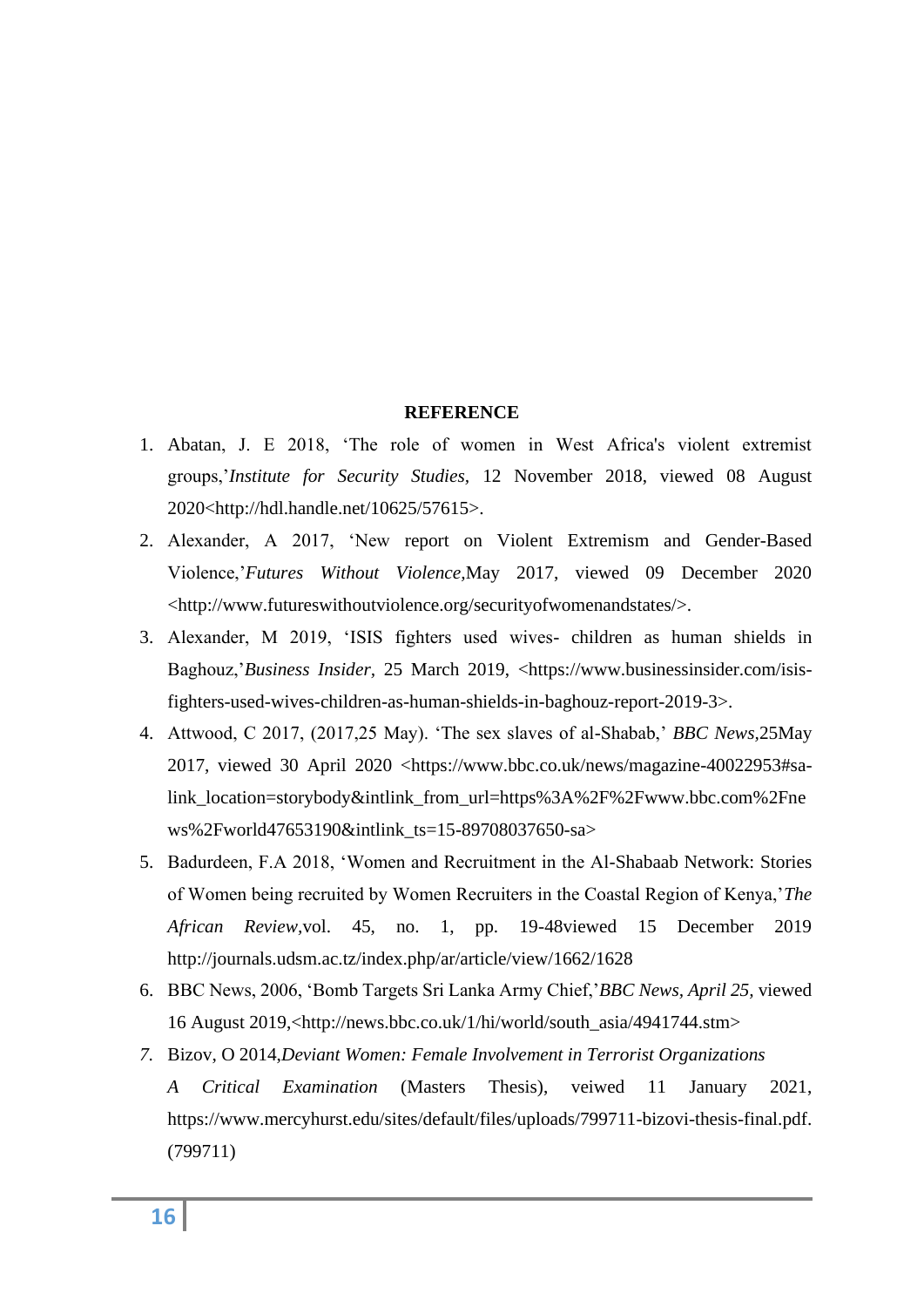- 8. Bloom, M 2011,*Bombshell: Women and Terrorism,* University of Pennsylvania Press, Philadelphia, viewed 4 April 2020, [<https://www.upenn.edu/pennpress/book/14946.html>](https://www.upenn.edu/pennpress/book/14946.html)
- 9. Brittain, J 2010,*Revolutionary Social Change in Colombia: The Origin and Direction of the FARC-EP.* Pluto Press, London viewed 1 March 2020, <https://www.amazon.com/Revolutionary-Social-Change-Colombia-Direction/dp/0745328768>
- 10. Buchanan, C.R 2014,*Women in Terrorism: Exploring the Motivations of Women Joining Terrorist Organizations,* James Madison University,viewed 2 August 2020, [<https://pdfs.semanticscholar.org/4076/b96c5fc9272b1426ffb1342349ba0995ec15.pd](https://pdfs.semanticscholar.org/4076/b96c5fc9272b1426ffb1342349ba0995ec15.pdf) [f>](https://pdfs.semanticscholar.org/4076/b96c5fc9272b1426ffb1342349ba0995ec15.pdf)
- 11. Cambridge Dictionary (n.d), viewed, 2 August 2020,[<https://dictionary.cambridge.org/dictionary/english/segregate>](https://dictionary.cambridge.org/dictionary/english/segregate)
- 12. Clayton, C. (13 July 2002) Terrorist hiding weapons inside "Stealth Bras". *World Weekly News*, 23(44), viewed 2 August 2020 [<https://books.google.co.zw/books>](https://books.google.co.zw/books)
- 13. Cragin K. and Daly S.A 2009, *Women as Terrorists. Mothers, Recruiters, and Martyrs.* Santa Barbara, ABC CLIO, California, viewed 20 August 2009 <http://yadda.icm.edu.pl/yadda/element/bwmeta1.element.baztech-0a181de2-2f83- 45ed-a3f5-1718e141a4fe/c/5.\_Gwo\_C5\_BAdziewicz\_i\_Bodziany\_TERRORIST.pdf>
- 14. Cronin, C 2019, Recruiters and Fighters: Understanding Female Terrorists Today,'*American Security Project*, 8 July, viewed 30 July 2019,<https://www.americansecurityproject.org/recruiters-and-fighters -femaleterrorists-today/>
- 15. de Leede, S 2018,'Western Women Supporting IS/Daesh in Syria and Iraq An Exploration of their Motivations',*International Annals of Criminology*, Volume 56, no. 1-2, pp. 43-54, viewed 12 November 2020<https://doi.org/10.1017/cri.2018.9>
- 16. Dearing, M. P. (2009). *Agency and structure as determinants of female suicide: A comparative study of three conflict regions.* (Master's thesis, Naval Postgraduate School, California), viewe[dhttps://apps.dtic.mil/sti/citations/ADA514088.](https://apps.dtic.mil/sti/citations/ADA514088) (ADA 524088)
- 17. Dudman, J. 2018, 'Women are being drawn into terrorism in return for food and water',*The guardian*, 15 June 2018, viewed 15 August 2019,[<https://www.theguardian.com/public-leaders-network/2018/jun/15/nato](https://www.theguardian.com/public-leaders-network/2018/jun/15/nato-terrorist-groups-women-food-water)[terrorist-groups-women-food-water>](https://www.theguardian.com/public-leaders-network/2018/jun/15/nato-terrorist-groups-women-food-water).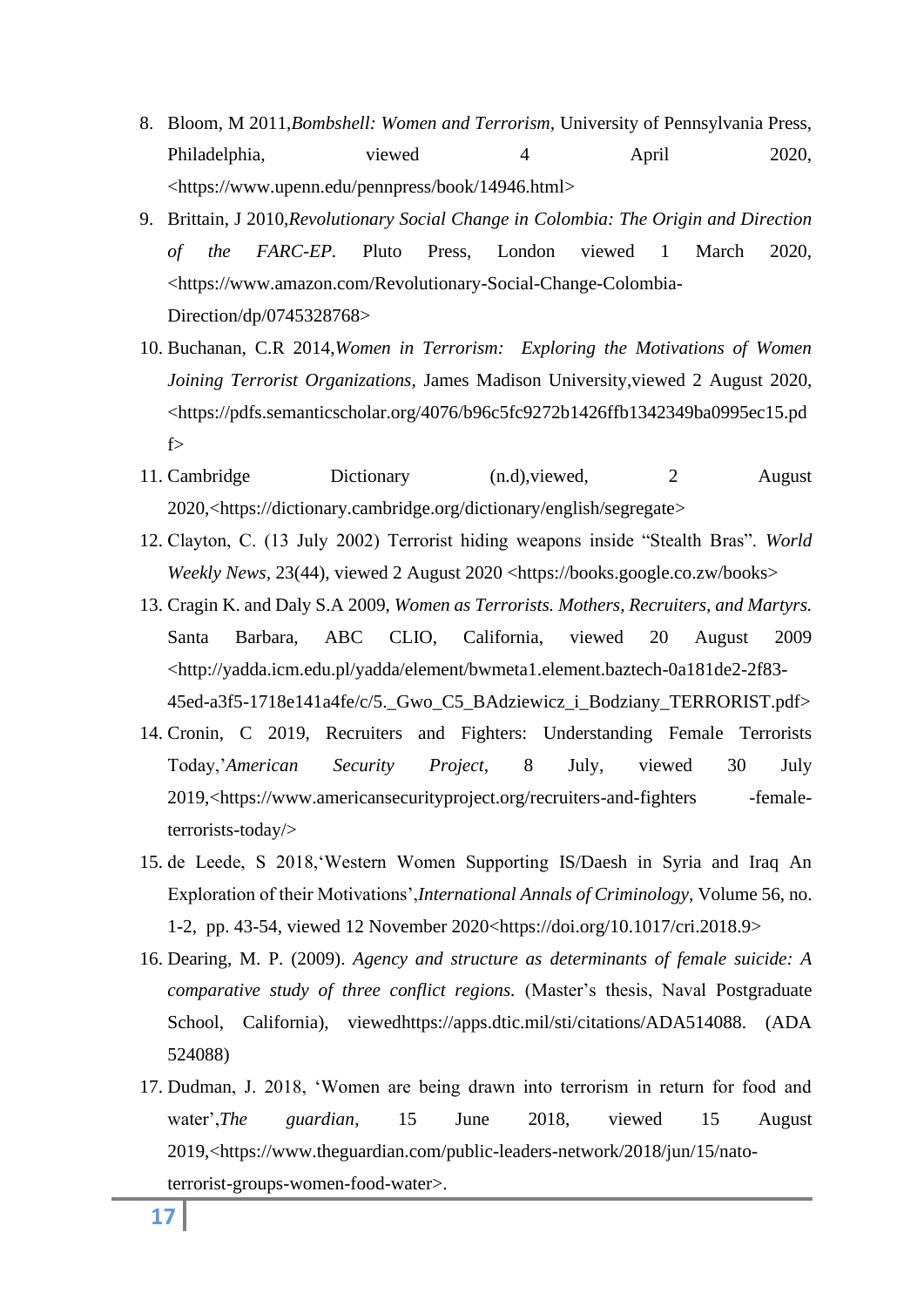- 18. Editorial, 2017, 'What Is the Islamic Caliphate and Why Should Christians Care?',*Lausanne Global Analysis*, vol. 6, no. 3, viewed 12 August 2020, [<https://www.lausanne.org/content/lga/2017-05/islamic-caliphate-christians-care>](https://www.lausanne.org/content/lga/2017-05/islamic-caliphate-christians-care)
- 19. Foden, G. 2003, 'Death and the maidens'. *The Guardian* 18 July 2018, viewed on 12August 2019, [<https://www.theguardian.com/world/2003/jul/18/gender.uk>](https://www.theguardian.com/world/2003/jul/18/gender.uk)
- 20. Harmon, C and Holmes-Eber, P 2014, 'Women in Terrorist Undergrounds', *Global Ecco,*vol.4, no. 4, viewed on 13 May 2020, [<https://globalecco.org/women-in-terrorist](https://globalecco.org/women-in-terrorist-undergrounds)[undergrounds>](https://globalecco.org/women-in-terrorist-undergrounds).
- 21. Hearne, E 2009,'Participants, Enablers, and Preventers: The Roles of Women in Terrorism', *GenderTerrorism*, viewed 13 August 2020, <https://is.muni.cz/el/1423/jaro2010/MVZ448/Gender\_\_\_Terrorism\_\_BISA\_\_Hearne \_\_Dec\_2009.pdf>
- 22. Holmes, O 2012, 'Syrian women risk lives to smuggle aid to dissidents',*Reuters,* 25 April, viewed 19 September 2019, <https://www.reuters.com/article/us-syriasmuggling/syrian-women-riApril 25 sk-lives-to-smuggle-aid-to-dissidentsidUSBRE83O0TA20120425>
- *23.* Israel Intelligence Heritage & Commemoration Center2009, *Hamas Exploitation of Civilians as Human Shield.* viewed 21 November 2020, <https://mfa.gov.il/MFA/ForeignPolicy/Terrorism/Pages/Hamas\_Exploitation\_Civilia ns\_Human\_Shields.aspx>
- 24. Israel Ministry of Foreign Affairs 2002,*Blackmailing young women into suicide terrorism*(2002a), viewed on 12 December 2019, [<http://www.mfa.gov.il/MFA/Government/Communiques/2003/>](http://www.mfa.gov.il/MFA/Government/Communiques/2003/)
- 25. Israel Ministry of Foreign Affairs 2003,*The role of Palestinian women in suicide terrorism.*(2003b), viewed on 12 December 2019, <http://www.mfa.gov.il/MFA/MFAArchive/2000\_2009/2003/1/>
- 26. Jones, K 2019, 'Women, Peace, and Security: How Gender Bias Hampers Counter-Terrorism'. *The Chicago Council,* 9 April, viewed 12 June 2020,[<https://www.thechicagocouncil.org/blog/global-insight/women-peace-and](https://www.thechicagocouncil.org/blog/global-insight/women-peace-and) security-how-gender-bias-hampers-counter-terrorism>.
- 27. Khan, A. (2006, August 15). *Stories of women Naxals,* viewed 11 December 2020 http://www.indianmuslims.info/articles/special\_reports/articles/stories\_of\_women\_na xalshtml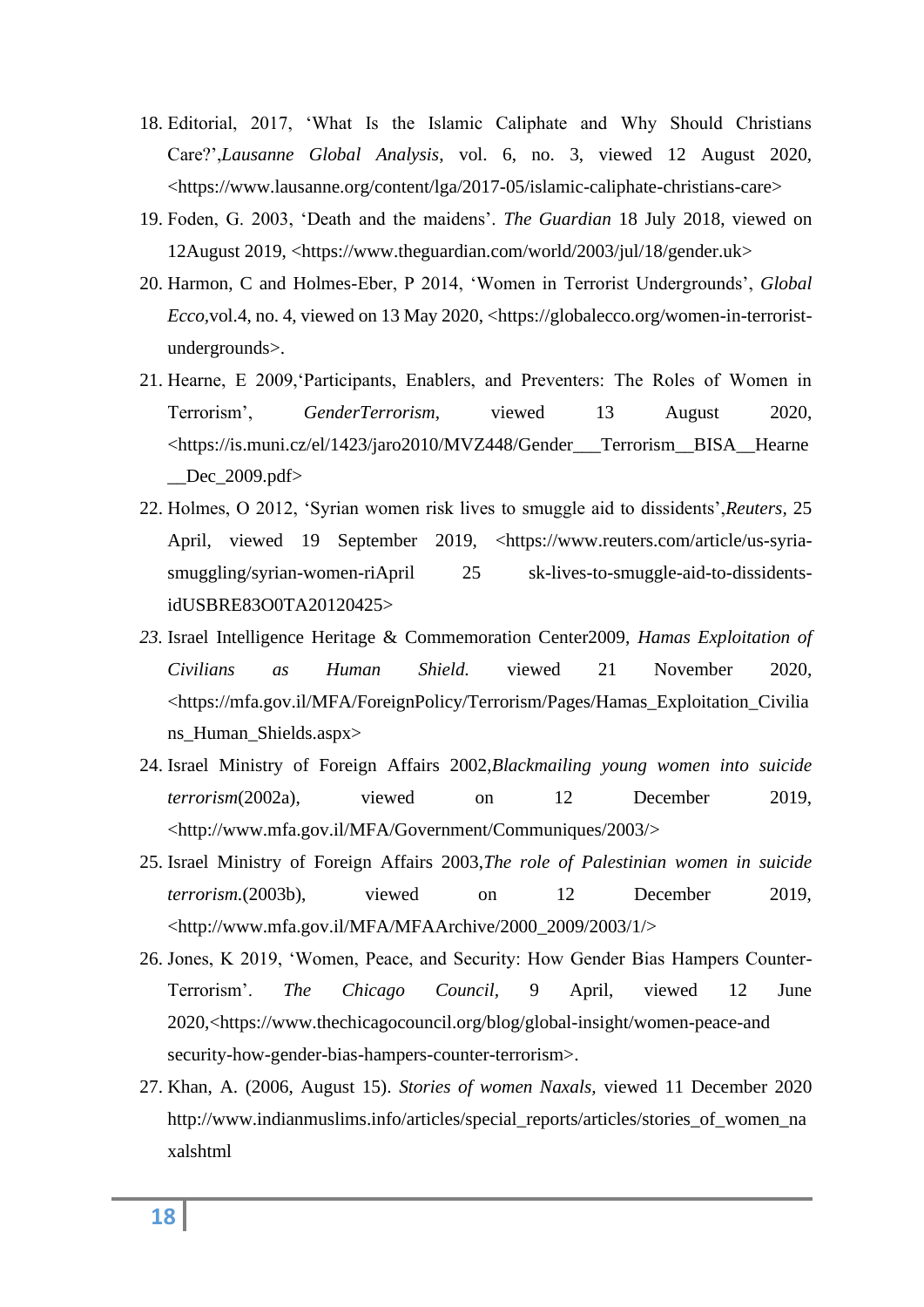- 28. Kiras, J 2015, 'Suicide Bombing',*EncyclopaediaBrittania*, viewed 25 May 2019, [https://www.britannica.com/contributor/James-Kiras/8127755.](https://www.britannica.com/contributor/James-Kiras/8127755)
- 29. Koigi, B 2016,'Increasing number of women recruited by terrorists'*Euractiv,* 28 October 2016, viewed 28 November 2020, [<https://www.euractiv.com/section/global](https://www.euractiv.com/section/global-europe/news/increasing-number-of-women-recruited-by-terrorists/)[europe/news/increasing-number-of-women-recruited-by-terrorists/>](https://www.euractiv.com/section/global-europe/news/increasing-number-of-women-recruited-by-terrorists/).
- 30. Lahoud, N 2002, 'Osama binLaden, "Bayan min Osama b. Ladenwa-Tanzim al-Qa'idaila al- Umma al-Islamiyya"',*Minbar al-Tawhidwa-al-Jihad*, viewed October 2002, <http://www.tawhed.ws/pr?i = 7839>.
- 31. Lahoud, N 2014, 'The Neglected Sex: The Jihadis' Exclusion of Women From Jihad', *Terrorism and Political Violence*, vol. 26, no. 4, viewed 12 December 2020, <https://doi.org/10.1080/09546553.2013.772511>
- 32. Lantos, T. (2002). *Discrimination Against Women and the Roots of Global Terrorism.* American Bar Association. 29viewed on 25 September 2021 https://www.americanbar.org/groups/crsj/publications/human\_rights\_magazine\_home /human\_rights\_vol29\_2002/summer2002/irr\_hr\_summer02\_lantos/
- 33. Ma, A 2019,'ISIS fighters reportedly used their wives and children as human shields before US-backed forces destroyed the last shred of their 'caliphate''', *Business Insider*, 25 March 2019, viewed 17 July 2020, [<https://www.businessinsider.in/isis-fighters](https://www.businessinsider.in/isis-fighters-reportedly-used-their-wives-and-children-as-human%20shields-before-us-backed-forces-destroyed-the-last-shred-of-their-caliphate/articleshow/68564694.cm)[reportedly-used-their-wives-and-children-as-human shields-before-us-backed-forces](https://www.businessinsider.in/isis-fighters-reportedly-used-their-wives-and-children-as-human%20shields-before-us-backed-forces-destroyed-the-last-shred-of-their-caliphate/articleshow/68564694.cm)[destroyed-the-last-shred-of-their-caliphate/articleshow/68564694.cm>](https://www.businessinsider.in/isis-fighters-reportedly-used-their-wives-and-children-as-human%20shields-before-us-backed-forces-destroyed-the-last-shred-of-their-caliphate/articleshow/68564694.cm)
- 34. Merriam –Webster,*Dictionary*, 1984, viewed 12 March 2019, [<https://www.amazon.com/Websters-Ninth-Collegiate-Dictionary-](https://www.amazon.com/Websters-Ninth-Collegiate-Dictionary-1984/dp/B000H2EI7W)[1984/dp/B000H2EI7W>](https://www.amazon.com/Websters-Ninth-Collegiate-Dictionary-1984/dp/B000H2EI7W)
- 35. Navest, A, de Koning, M and Moors, A 2016, 'Chatting about Marriage with Female Migrants to Syria',*Anthropology Today*, vol. 32, no. 2, p. 22–25, viewed on 23 January 2020,  $\langle$ rai.onlinelibrary.wiley.com > doi > full > 1467-8322>
- 36. Ndungu, I and Salifu, U 2017,'The role of women in violent extremism in Kenya'*Institute for Security Studies,* East Africa Report No.12, May 2017,viewed 10 October 2020, [<https://issafrica.s3.amazonaws.com/site/uploads/ear12.pdf>](https://issafrica.s3.amazonaws.com/site/uploads/ear12.pdf)
- 37. Nivat, A 2005, 'The Black Widows: Chechen Women Join the Fight for Independenceand Allah',*Studies in Conflict &Terrorism*vol. 28, no. 5, p. 413-419, viewed on 18 December 2020, [<https://doi.org/10.1080/10576100500180394>](https://doi.org/10.1080/10576100500180394)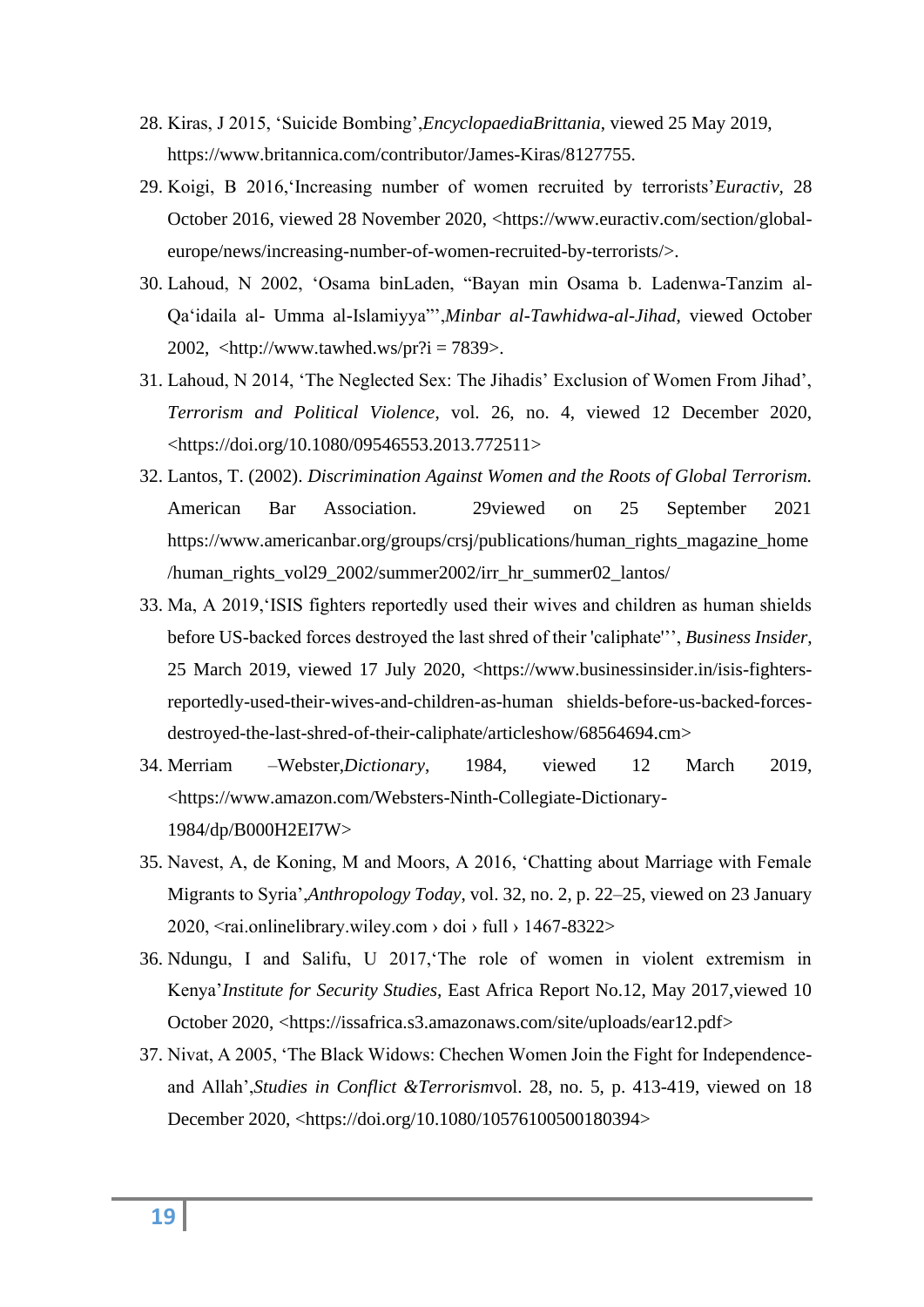- 38. Nuraniyah, N. 2018, 'Not Just Brainwashed: Understanding the Radicalisation of Indonesian Female Supporters of the Islamic State',*Terrorism and Political Violence*, vol. 1, no. 21, viewed 29 June 2019,<DOI: 10.1080/09546553.2018.1481269>
- 39. Organization for Security and Co-operation in Europe (2019). *Understanding the Role of Gender in Preventing and Countering Violent Extremism and Radicalization That Lead to Terrorism.* Viewed 03 March 2020 https://www.osce.org/secretariat/420563?download=true
- 40. Organization for Security and Co-operation in Europe 2005,'Background Paper on Female Suicide Terrorism – Consequences for Counter-Terrorism'*OSCE* 20 May, viewed 11March 2020, [<http://www.osce.org/odihr/15170>](http://www.osce.org/odihr/15170).
- 41. Organization for Security and Co-operation in Europe Secretariat 2011, 'The Role and Empowerment of Women in Countering Violent Extremism and Radicalization that Lead to Terrorism', *Women and Terrorist Radicalization,*01 March*,*viewed 11 March 2020, [<https://www.osce.org/atu/99919?download=true>](https://www.osce.org/atu/99919?download=true)
- 42. Raghavan, S. V. and Balasubramaniyan, V 2014,'Evolving Role of Women in Terror Groups: Progression or Regression*', Journal of International Women's Studies*, vol. 15, no. 2, 12 July, viewed 12 July 2019,[<https://vc.bridgew.edu/cgi/viewcontent.cgi?article=1761&context=jiws>](https://vc.bridgew.edu/cgi/viewcontent.cgi?article=1761&context=jiws).
- 43. Reyes, N. (2016). *Women and Terrorism : Challenging Traditional Gender Roles,*  viewed 30 December 2020 [https://www.semanticscholar.org/paper/Women-and-](https://www.semanticscholar.org/paper/Women-and-Terrorism-%3A-Challenging-Traditional-Roles)[Terrorism-%3A-Challenging-Traditional-](https://www.semanticscholar.org/paper/Women-and-Terrorism-%3A-Challenging-Traditional-Roles)

[RolesR](https://www.semanticscholar.org/paper/Women-and-Terrorism-%3A-Challenging-Traditional-Roles)eyes/3241330f1eae52f4b5b5e98527c60cdba17f8bcb#paper-header

- 44. S. V. Raghavan V. Balasubramaniyan 2014, 'Evolving Role of Women in Terror Groups: Progression or Regression?'*Journal of International Women's Studies*, vol. 15, no. 2, viewed 10 August 2020,[<https://vc.bridgew.edu/cgi/viewcontent.cgi?article=1761&context=jiws>](https://vc.bridgew.edu/cgi/viewcontent.cgi?article=1761&context=jiws)
- 45. Sawicki, J. (July-August 2016). Why Terrorists Use Female and Child Suicide Bombers .*Chausa,* viewed 1 November 201[9https://www.chausa.org/publications/health](https://www.chausa.org/publications/health-progress/article/july-august-2016/why-terrorists-use-female-and-child-suicide-bombers)[progress/article/july-august-2016/why-terrorists-use-female-and-child-suicide](https://www.chausa.org/publications/health-progress/article/july-august-2016/why-terrorists-use-female-and-child-suicide-bombers)[bombers](https://www.chausa.org/publications/health-progress/article/july-august-2016/why-terrorists-use-female-and-child-suicide-bombers)
- 46. Schweitzer, Y (Ed.) 2006,'Female Suicide Bombers: Dying for Equality?'*Democracy and Security* Vol. 3, no. 2, pp. 241-246, viewed 4 April 2019, Tel Aviv University: JaffeeCenter for Strategic Studies (JCSS), <https://www.tandfonline.com/doi/abs/10.1080/17419160701436116>.